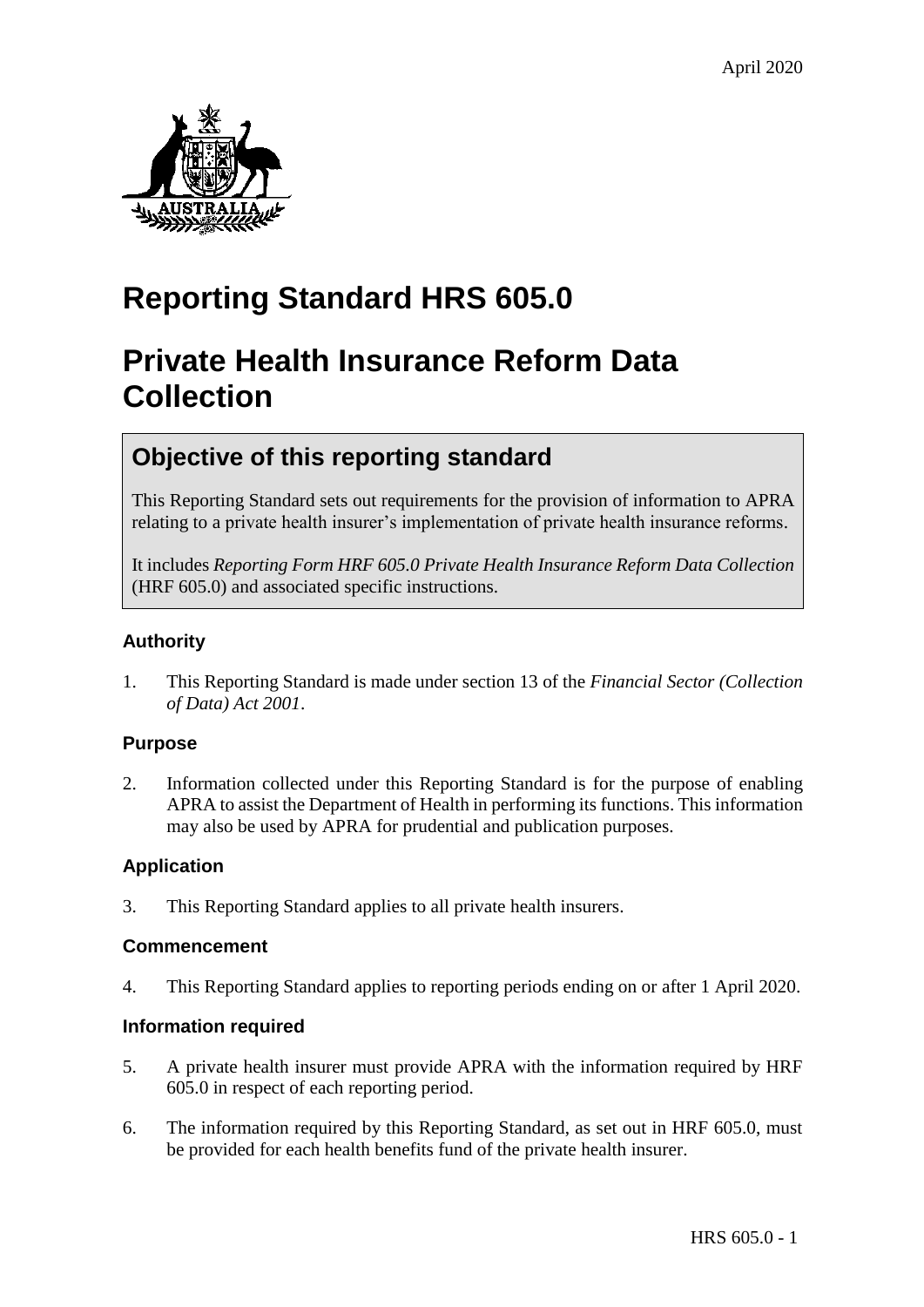#### **Form and method of submission**

7. The information required by this Reporting Standard must be given to APRA in an electronic method (i.e. a web-based solution) available on APRA's website, or by a method notified by APRA, in writing, prior to submission.

#### **Reporting periods and due dates**

- 8. Subject to paragraph 10 of this Reporting Standard, a private health insurer to which this Reporting Standard applies must provide the information required by this Reporting Standard in respect of each calendar quarter (i.e. the periods ending 30 September, 31 December, 31 March and 30 June).
- 9. Subject to paragraph 11 of this Reporting Standard, the information required by this Reporting Standard must be provided to APRA within 28 calendar days after the end of the reporting period to which the information relates.
- 10. APRA may change the reporting periods, or specified reporting periods, for a particular private health insurer, to require it to provide the information required by this Reporting Standard more frequently, or less frequently, having regard to:
	- (a) the particular circumstances of the private health insurer;
	- (b) the extent to which the information is required for the purposes of prudential supervision of the private health insurer; and
	- (c) the requirements of the Department of Health.
- 11. APRA may, in writing, grant a private health insurer an extension of a due date in which case the new due date will be the date specified in the notice of extension.

*Note:* For the avoidance of doubt, if the due date for a particular reporting period falls on a day other than a usual business day, a private health insurer is nonetheless required to submit the information required no later than the due date.

#### **Quality control**

- 12. All information provided by a private health insurer under this Reporting Standard must be the product of systems, processes and controls that have been reviewed and tested by the appointed auditor of the private health insurer as set out in *Prudential Standard HPS 310 Audit and Related Matters*. Relevant standards and guidance statements issued by the Auditing and Assurance Standards Board provide information on the scope and nature of the review and testing required from external auditors. This review and testing must be done on an annual basis or more frequently if necessary to enable the external auditor to form an opinion on the accuracy and reliability of the information provided by a private health insurer under this Reporting Standard.
- 13. All information provided by a private health insurer under this Reporting Standard must be subject to systems, processes and controls developed by the private health insurer for the internal review and authorisation of that information. These systems, processes and controls are to assure the completeness and reliability of the information provided.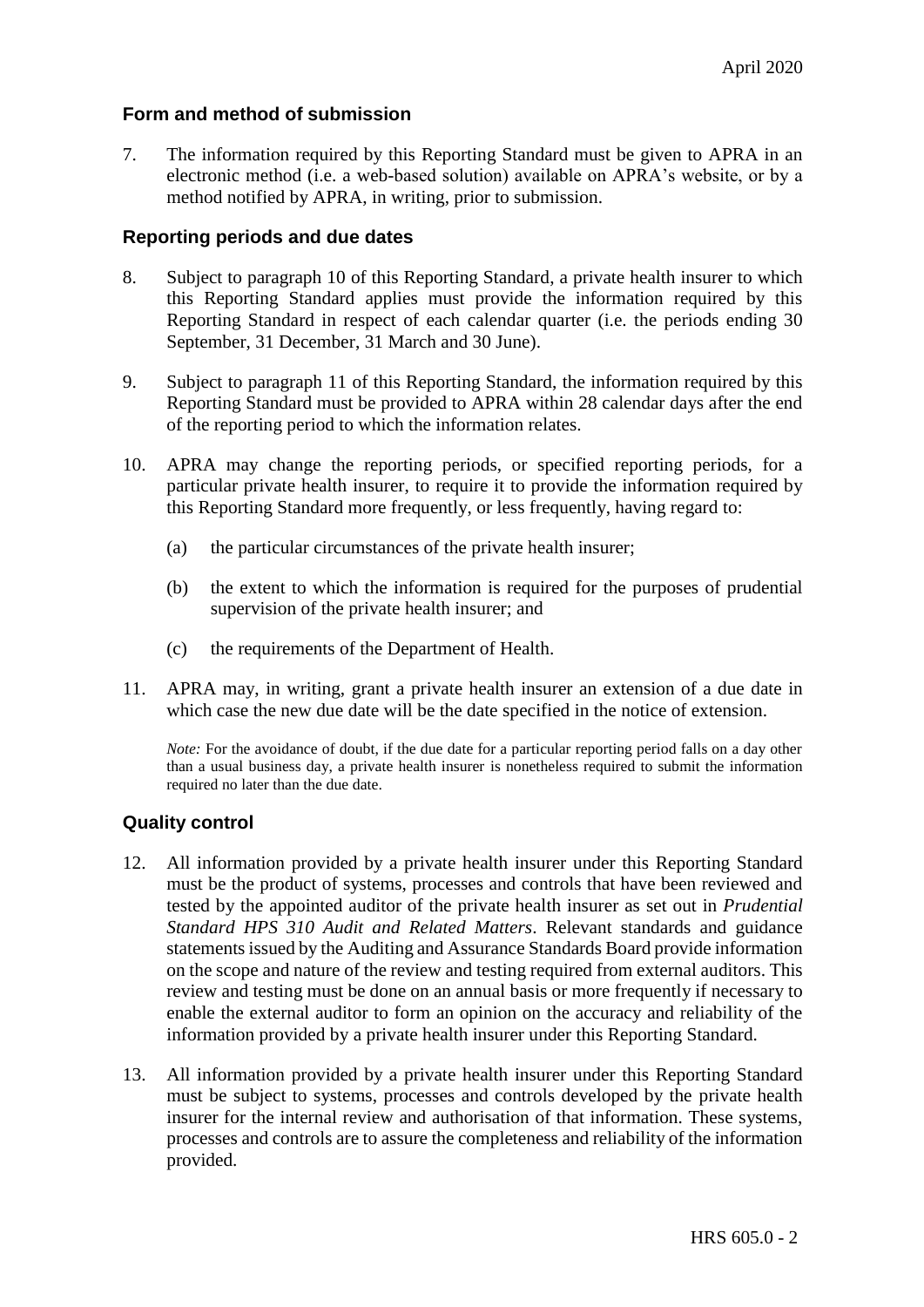#### **Authorisation**

14. A person who submits the information required under this Reporting Standard must be authorised, in writing, by an officer of the private health insurer.

#### **Minor alterations to forms and instructions**

- 15. APRA may make minor variations to:
	- (a) a form that is part of this Reporting Standard, and the instructions to such a form, to correct technical, programming or logical errors, inconsistencies or anomalies; or
	- (b) the instructions to a form, to clarify the application to the form,

without changing any substantive requirement in the form or instructions.

16. If APRA makes such a variation, it must notify each private health insurer that is required to report under this Reporting Standard.

#### **Interpretation**

17. In this Reporting Standard:

*APRA* means the Australian Prudential Regulation Authority established under the *Australian Prudential Regulation Authority Act 1998.*

*due date* means the relevant due date under paragraph 9 or, if applicable, paragraph 11 of this Reporting Standard.

*officer* has the meaning in the *Private Health Insurance (Prudential Supervision) Act 2015.*

*private health insurer* has the meaning in the *Private Health Insurance (Prudential Supervision) Act 2015*.

*reporting period* means a period mentioned in paragraph 8 or, if applicable, paragraph 10 of this Reporting Standard.

- 18. Unless the contrary intention appears, a reference to an Act, Prudential Standard or Reporting Standard is a reference to the instrument as in force or existing from time to time.
- 19. Where this Reporting Standard provides for APRA to exercise a power or discretion, this power or discretion is to be exercised in writing.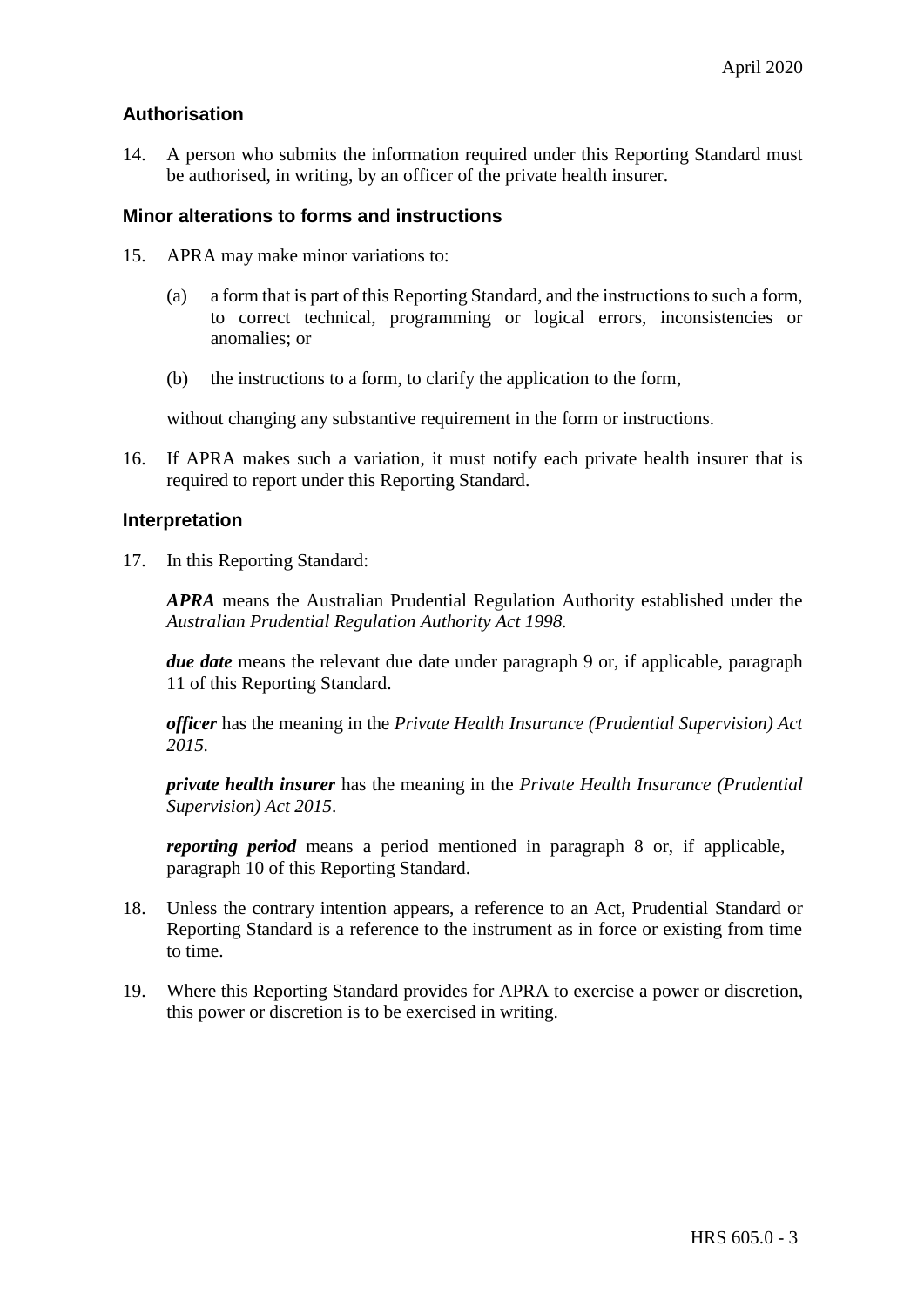| e waiting<br>iption |
|---------------------|
|                     |
| d                   |
| able                |

# **HRF\_605\_0: Private Health Insurance Reform Data Collection**

## **1. Movements of insured persons**

| <b>Number of</b><br>persons<br>movements<br>(1) | <b>Sex</b><br>(2)                       | Age<br>(3) | <b>Policy or person movement</b><br>reason<br>(4) | <b>Private</b><br>hospital<br>insurance<br>product<br>tiers<br>(5) | <b>Policy treatment type</b><br>(6)     | Geography<br>(7)                        | Psychiatric care waiting<br>period exemption<br>(8) |
|-------------------------------------------------|-----------------------------------------|------------|---------------------------------------------------|--------------------------------------------------------------------|-----------------------------------------|-----------------------------------------|-----------------------------------------------------|
|                                                 | Female                                  |            | Discontinued                                      | <b>Basic</b>                                                       | General treatment only                  | <b>NSW</b>                              | Used                                                |
|                                                 | Male                                    |            | New                                               | <b>Bronze</b>                                                      | Hospital and general treatment combined | <b>VIC</b>                              | Not used                                            |
|                                                 | Other                                   |            | Transfer from another fund                        | Silver                                                             | Hospital treatment only                 | QLD                                     | Not applicable                                      |
|                                                 | Not stated or<br>inadequately described |            | Transfer from another policy                      | Gold                                                               |                                         | <b>SA</b><br>-------------------------- |                                                     |
|                                                 |                                         |            | Transfer from another state                       | <b>Not</b><br>applicable                                           |                                         | <b>WA</b>                               |                                                     |
|                                                 |                                         |            | Transfer to another policy                        |                                                                    |                                         | <b>TAS</b><br>--------------            |                                                     |
|                                                 |                                         |            | Transfer to another state                         |                                                                    |                                         | <b>ACT</b>                              |                                                     |
|                                                 |                                         |            |                                                   |                                                                    |                                         | N1                                      |                                                     |

### **2. Insured Persons**

| <b>Number of</b><br>persons<br>(1) | <b>Sex</b><br>(2)                       | Age<br>(3) | <b>Private</b><br>hospital<br>insurance<br>product tiers<br>(4) | <b>Policy cover type</b><br>(5) | <b>Policy treatment type</b><br>(6)        | <b>Excess and co-payment amount</b><br>(7) | Age-<br>based<br>discount<br>amount<br>(8) | Geography<br>(9)                         | Psychiatric care waiting<br>period exemption<br>(10) |
|------------------------------------|-----------------------------------------|------------|-----------------------------------------------------------------|---------------------------------|--------------------------------------------|--------------------------------------------|--------------------------------------------|------------------------------------------|------------------------------------------------------|
|                                    | Female                                  |            | <b>Basic</b>                                                    | Single                          | General treatment only                     |                                            | N/A                                        | <b>NSW</b>                               | Used                                                 |
|                                    | Male                                    |            | <b>Bronze</b>                                                   | Family                          | Hospital and general treatment<br>combined |                                            | 2%                                         | <b>VIC</b>                               | Not used                                             |
|                                    |                                         |            |                                                                 |                                 |                                            |                                            |                                            |                                          |                                                      |
|                                    | Other                                   |            | Silver                                                          | Single parent                   | Hospital treatment only                    |                                            | 4%<br>                                     | QLD                                      | Not applicable                                       |
|                                    | Not stated or inadequately<br>described |            | Gold<br>-----------------------------                           | Couple                          |                                            |                                            | 6%                                         | <b>SA</b><br>--------------------------- |                                                      |
|                                    |                                         |            | <b>Not</b><br>applicable                                        | Two plus persons, no adults     |                                            |                                            | 8%<br>                                     | WA<br>----------------------------       |                                                      |
|                                    |                                         |            |                                                                 | Three plus adults               |                                            |                                            | 10%                                        | <b>TAS</b>                               |                                                      |
|                                    |                                         |            |                                                                 |                                 |                                            |                                            |                                            | <b>ACT</b>                               |                                                      |
|                                    |                                         |            |                                                                 |                                 |                                            |                                            |                                            | N <sub>T</sub>                           |                                                      |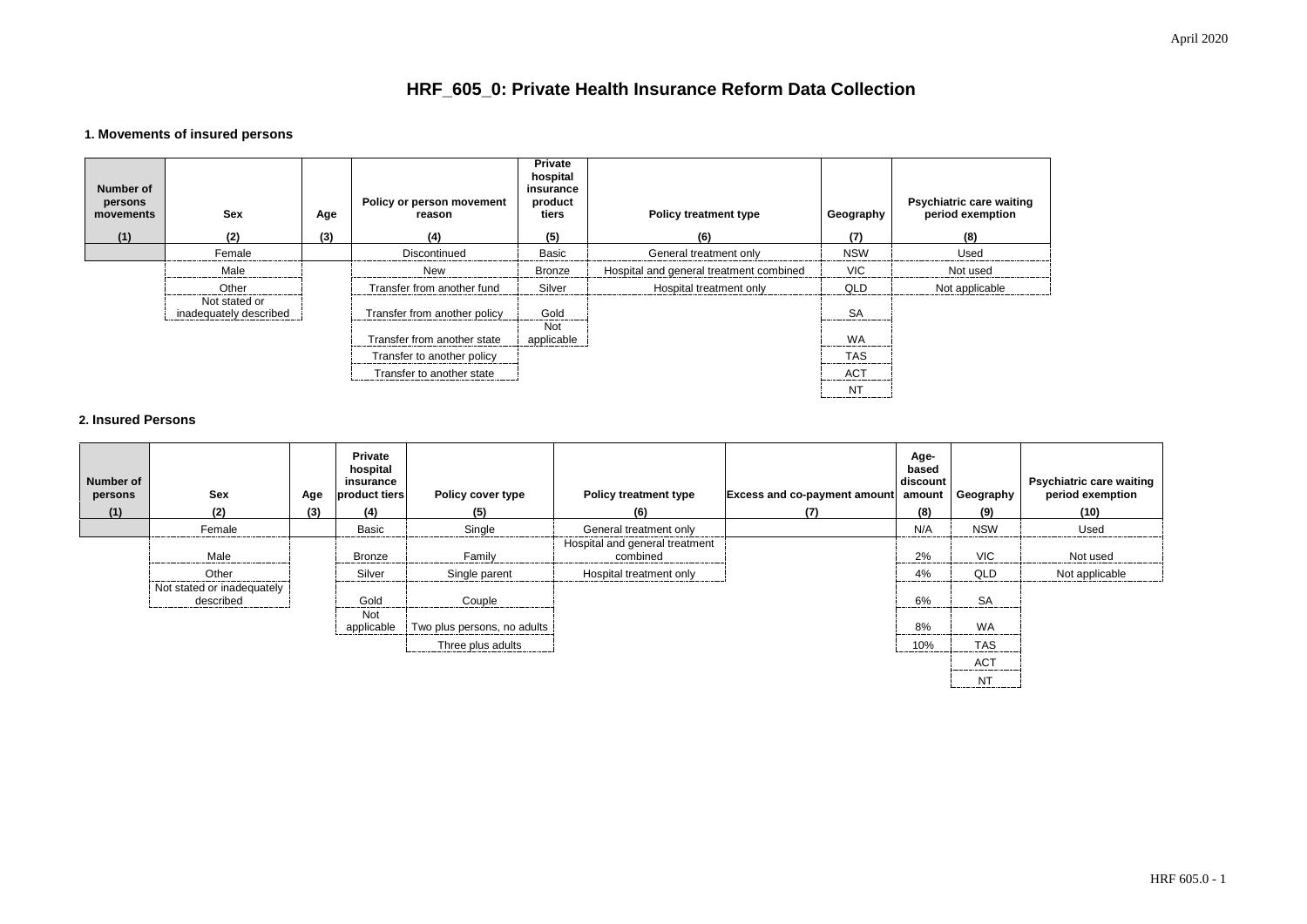## April 2020

## **3. Policies**

| <b>Number</b><br>of<br>policies<br>(1) | <b>Private hospital</b><br>insurance<br>product tiers<br>(2) | <b>Policy cover type</b><br>(3) | <b>Policy treatment type</b><br>(4)     | <b>Excess and co-payment amount</b><br>(5) | Geography<br>(6) |
|----------------------------------------|--------------------------------------------------------------|---------------------------------|-----------------------------------------|--------------------------------------------|------------------|
|                                        | <b>Basic</b>                                                 | Single                          | General treatment only                  |                                            | <b>NSW</b>       |
|                                        | <b>Bronze</b>                                                | Family                          | Hospital and general treatment combined |                                            | <b>VIC</b>       |
|                                        | Silver                                                       | Single parent                   | Hospital treatment only                 |                                            | QLD              |
|                                        | Gold                                                         | Couple                          |                                         |                                            | <b>SA</b>        |
|                                        | Not applicable                                               | Two plus persons, no adults     |                                         |                                            | WA<br>           |
|                                        |                                                              | Three plus adults               |                                         |                                            | <b>TAS</b>       |
|                                        |                                                              |                                 |                                         |                                            | <b>ACT</b>       |
|                                        |                                                              |                                 |                                         |                                            | NΊ               |

### **4. Services, benefits, fees charged, treatment days and episodes**



| <b>Number</b><br>of<br>services | Benefits<br>paid | <b>Fees</b><br>charged | Treatment<br>days | <b>Episodes</b> | Age | <b>Hospital and</b><br>hospital substitute<br>treatment types | Geography  | <b>Admission</b>     | <b>Hospital type</b>               | <b>Private hospital</b><br>type | Length of<br>treatment | <b>Psychiatric care</b><br>waiting period<br>exemption |
|---------------------------------|------------------|------------------------|-------------------|-----------------|-----|---------------------------------------------------------------|------------|----------------------|------------------------------------|---------------------------------|------------------------|--------------------------------------------------------|
| (1)                             | (2)              | (3)                    | (4)               | (5)             | (6) | (7)                                                           | (8)        | (9)                  | (10)                               | (11)                            | (12)                   | (13)                                                   |
|                                 |                  |                        |                   |                 |     | Medical services -<br>other than<br>psychiatric services      | <b>NSW</b> | First admission      | Public hospital                    | Day                             | Overnight              | Used                                                   |
|                                 |                  |                        |                   |                 |     | Medical services -<br>psychiatric<br>services                 | VIC        | Subsequent admission | Private hospital                   | Not day                         | Day                    | Not used                                               |
|                                 |                  |                        |                   |                 |     | Other                                                         | QLD        | Not applicable       | Hospital substitute Not applicable |                                 | Not applicable         | Not applicable                                         |
|                                 |                  |                        |                   |                 |     | Prosthetics                                                   | <b>SA</b>  |                      |                                    |                                 |                        |                                                        |
|                                 |                  |                        |                   |                 |     | Hospital cover -<br>travel and<br>accommodation               | <b>WA</b>  |                      |                                    |                                 |                        |                                                        |
|                                 |                  |                        |                   |                 |     | Not applicable                                                | <b>TAS</b> |                      |                                    |                                 |                        |                                                        |
|                                 |                  |                        |                   |                 |     |                                                               | <b>ACT</b> |                      |                                    |                                 |                        |                                                        |
|                                 |                  |                        |                   |                 |     |                                                               | <b>NT</b>  |                      |                                    |                                 |                        |                                                        |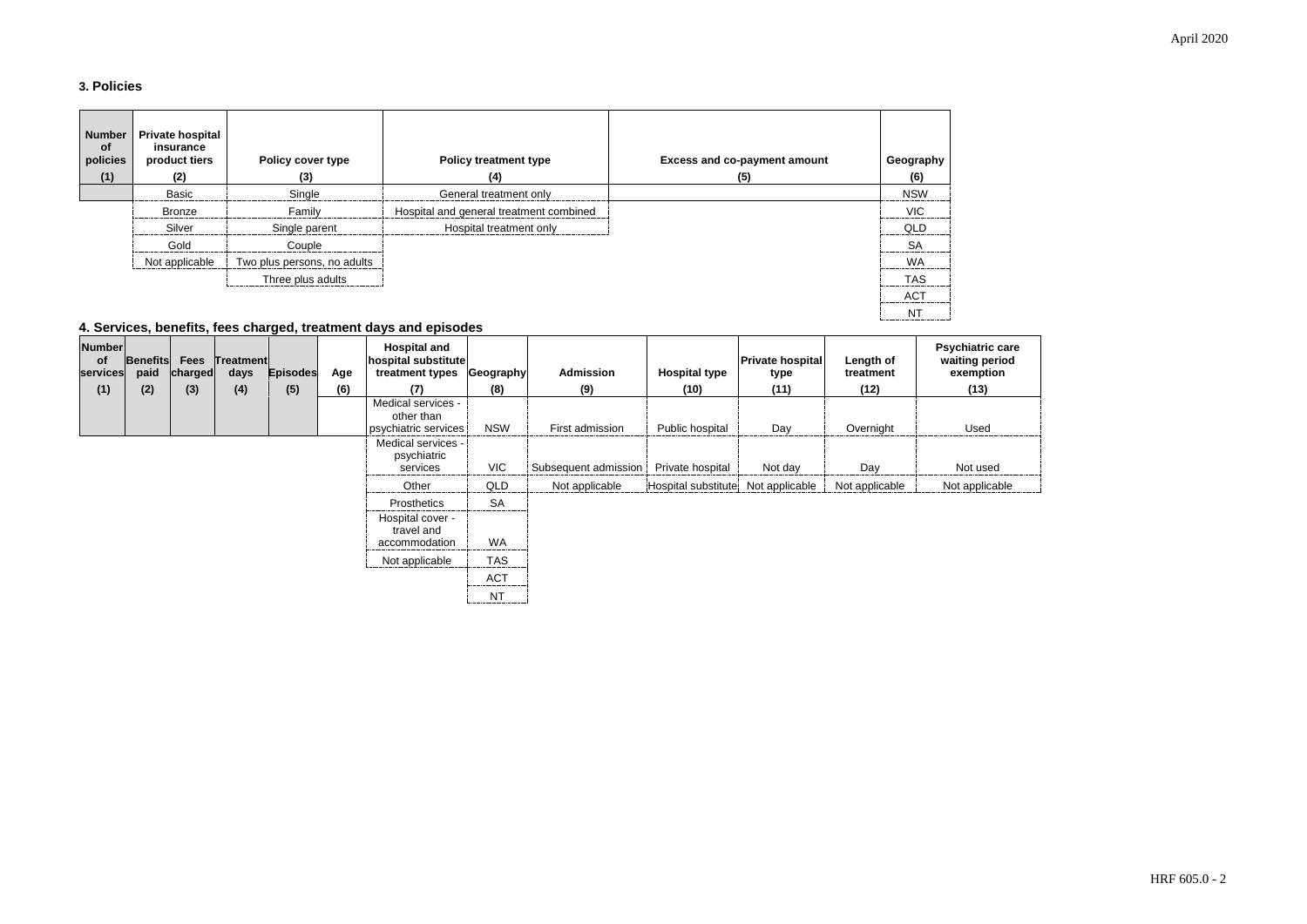# **Reporting Form HRF 605.0**

# **Private Health Insurance Reform Data Collection**

# **Instruction Guide**

This instruction guide is designed to assist in the completion of *Reporting Form HRF 605.0 Private Health Insurance Reform Data Collection* (HRF 605.0). This form collects information on a private health insurer's (PHI's) implementation of the Government's private health insurance reforms announced in October 2017.

# **General directions and notes**

## **Reporting entity**

HRF 605.0 must be completed by all PHIs for each health benefits fund of the PHI.

### **Reporting period**

This form is to be completed in respect of each calendar quarter (i.e. the periods ending 30 September, 31 December, 31 March and 30 June).

### **Unit of measurement**

This form must be completed in whole Australian dollars (no decimal place).

### **Definitions**

Terms highlighted in *bold italics* indicate that the definition is provided in these instructions.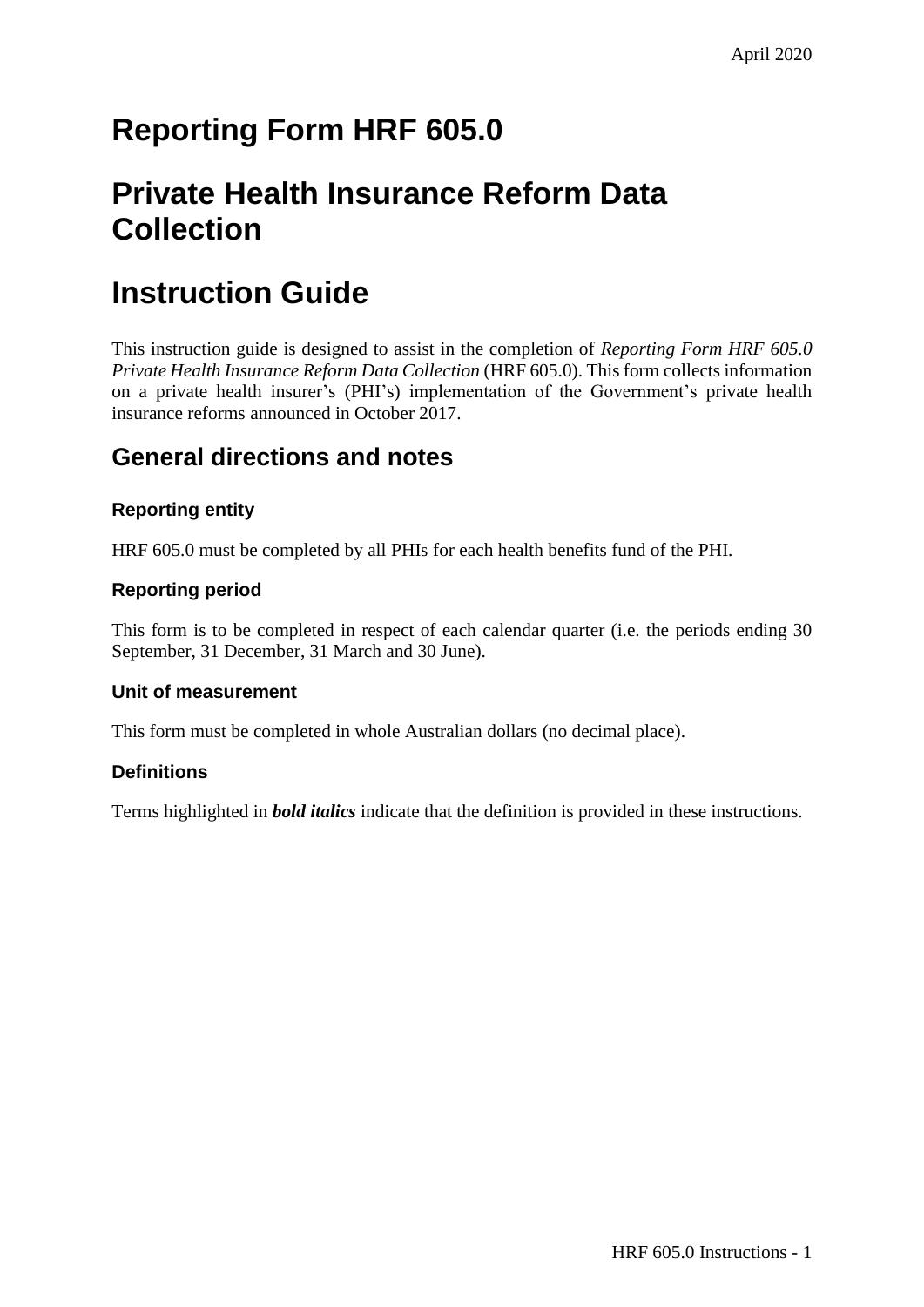| Age                                       | Means the age of the insured person at the date of treatment, or where no<br>treatment is provided, the age of the person at the end of the <i>reporting</i><br>period.                                                                                                                                                                                                                                                                                                                                                                                                                                                                                                                                                                                                                                                                                                                                                                                                                                                                                                                                                                                                                                                      |
|-------------------------------------------|------------------------------------------------------------------------------------------------------------------------------------------------------------------------------------------------------------------------------------------------------------------------------------------------------------------------------------------------------------------------------------------------------------------------------------------------------------------------------------------------------------------------------------------------------------------------------------------------------------------------------------------------------------------------------------------------------------------------------------------------------------------------------------------------------------------------------------------------------------------------------------------------------------------------------------------------------------------------------------------------------------------------------------------------------------------------------------------------------------------------------------------------------------------------------------------------------------------------------|
|                                           | Where an insured person changes age during an episode:                                                                                                                                                                                                                                                                                                                                                                                                                                                                                                                                                                                                                                                                                                                                                                                                                                                                                                                                                                                                                                                                                                                                                                       |
|                                           | a) the episode is to be reported in the age that the episode was finalised;<br>b) the days and benefits are to be reported for the age in which they<br>were incurred (e.g. a 20 day episode with an accommodation cost of<br>\$200 per day, where the insured person turned 50 on day 4, is<br>reported as: 1 episode under 50-54, 3 days under 45-49 and 17 days<br>under 50-54, \$600 under 45-49 and \$3,400 under 50-54)<br>Note: apportionment of benefits by the number of days in each age<br>only relates to the case where the treatment covers more than one<br>age, for example an invoice is received for accommodation for a<br>period where the person had a number of days in one age group and<br>a number of days in another age group. In the case where individual<br>treatments are paid during a single episode where the person moves<br>from one age group to another the benefits paid for those treatments<br>should be reported against the age of the person as at the date of the<br>treatment. Do not sum all benefits paid over an episode spanning<br>two age groups and then apportion them over the age groups; and<br>services are reported under the age at the date of treatment.<br>c) |
| <b>Basic</b> (private<br>hospital         | Means a health insurance policy (policy) that:<br>a) covers hospital treatment;                                                                                                                                                                                                                                                                                                                                                                                                                                                                                                                                                                                                                                                                                                                                                                                                                                                                                                                                                                                                                                                                                                                                              |
| <i>insurance</i><br><i>product tier</i> ) | covers at least the treatments in all of the clinical categories<br>b)<br>indicated for a basic policy in Schedule 4 of the Private Health<br>Insurance (Complying Product) Rules 2015; and<br>c) is not a <b>Gold</b> , <b>Silver</b> , or <b>Bronze</b> policy.                                                                                                                                                                                                                                                                                                                                                                                                                                                                                                                                                                                                                                                                                                                                                                                                                                                                                                                                                            |
| <b>Bronze</b> (private                    | Means a policy that:                                                                                                                                                                                                                                                                                                                                                                                                                                                                                                                                                                                                                                                                                                                                                                                                                                                                                                                                                                                                                                                                                                                                                                                                         |
| hospital<br><i>insurance</i>              | a) covers hospital treatment;<br>b) covers at least the treatments in all of the clinical categories                                                                                                                                                                                                                                                                                                                                                                                                                                                                                                                                                                                                                                                                                                                                                                                                                                                                                                                                                                                                                                                                                                                         |
| <i>product tier</i> )                     | indicated for a bronze policy in Schedule 4 of the Private Health                                                                                                                                                                                                                                                                                                                                                                                                                                                                                                                                                                                                                                                                                                                                                                                                                                                                                                                                                                                                                                                                                                                                                            |
|                                           | <i>Insurance (Complying Product) Rules 2015; and</i><br>c) is not a <b>Gold</b> or <b>Silver</b> policy.                                                                                                                                                                                                                                                                                                                                                                                                                                                                                                                                                                                                                                                                                                                                                                                                                                                                                                                                                                                                                                                                                                                     |
| Couple (policy<br>cover type)             | Means a policy under which two adults are insured (and no-one else).                                                                                                                                                                                                                                                                                                                                                                                                                                                                                                                                                                                                                                                                                                                                                                                                                                                                                                                                                                                                                                                                                                                                                         |
| Day (length of<br><i>treatment</i> )      | Means the treatment is one day only.                                                                                                                                                                                                                                                                                                                                                                                                                                                                                                                                                                                                                                                                                                                                                                                                                                                                                                                                                                                                                                                                                                                                                                                         |
| Day (private<br><i>hospital type)</i>     | Means a private hospital that is not licensed or otherwise permitted to<br>provide treatment that includes part of an overnight stay at a hospital.                                                                                                                                                                                                                                                                                                                                                                                                                                                                                                                                                                                                                                                                                                                                                                                                                                                                                                                                                                                                                                                                          |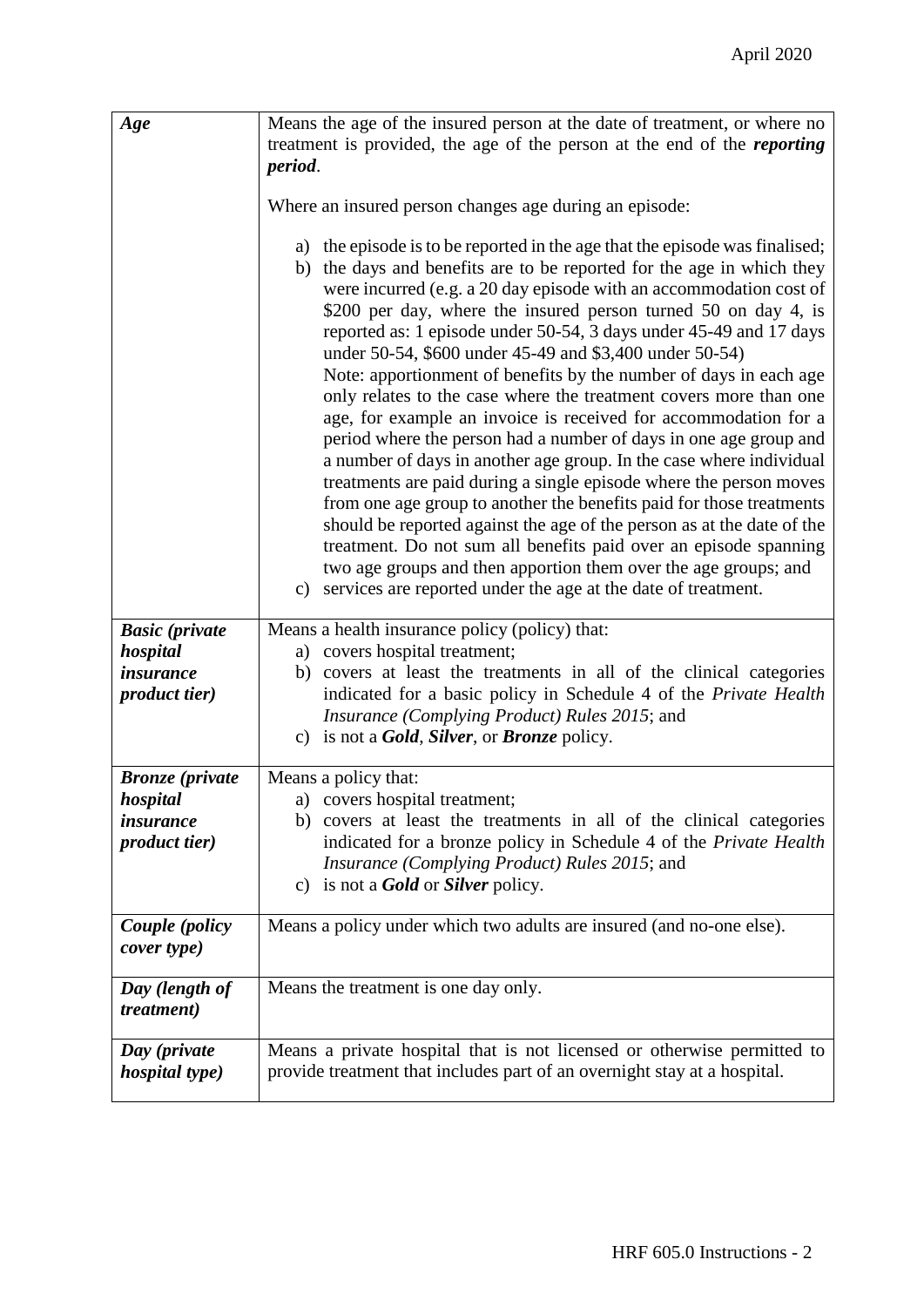| <b>Discontinued</b>   | Means policies and insured persons leaving the health fund. Represents the            |
|-----------------------|---------------------------------------------------------------------------------------|
| (policy or person     | balancing item for the aggregate fund coverage from one quarter to the next.          |
| <i>movement</i> )     | This includes:                                                                        |
|                       | deaths (decrease in insured persons, not necessarily policies);                       |
|                       | suspended policies, where they are not included in the coverage<br>$\bullet$          |
|                       | count for risk equalisation purposes; and                                             |
|                       | policies with <i>hospital and general treatment combined</i> that drop                |
|                       | <i>hospital treatment</i> cover or drop <i>general treatment</i> cover.               |
| Excess and co-        | Means an amount of money a policy holder agrees to pay before private                 |
| payments              | health insurance benefits are payable. A co-payment could apply every                 |
|                       | time a person insured under the policy goes to hospital in a year, or an              |
|                       | excess may be capped at a total amount for the year. The terms excess and             |
|                       | co-payments are sometimes referred to as front-end deductibles and are                |
|                       | similar in meaning.                                                                   |
|                       | For taxation purposes those taxpayers who would be subject to the                     |
|                       | Medicare Levy Surcharge are exempted if they have a hospital treatment                |
|                       | policy with an <i>excess</i> no greater than \$750 for a policy covering a single     |
|                       | person or an <i>excess</i> no greater than \$1,500 for a policy covering more than    |
|                       | one person.                                                                           |
|                       |                                                                                       |
|                       | <i>Excess and co-payments</i> policies includes all policy holders who                |
|                       | contribute to hospital treatment policies under which an agreed, excess               |
|                       | amount is paid by the policy holder for <i>hospital treatment</i> and/or general      |
|                       | <i>treatment</i> services, reducing the benefit otherwise payable in exchange for     |
|                       | lower premium costs.                                                                  |
|                       | <i>Excess</i> (front-end deductible)                                                  |
|                       | An excess is an amount of money a policy holder agrees to pay for a hospital          |
|                       | stay before health fund benefits are payable. For example, if a policy has an         |
|                       | excess of \$200, the insured person will be required to pay the first \$200 of        |
|                       | the hospital costs if they go to hospital as a private patient. An excess could       |
|                       | apply every time the insured person goes to hospital in a year, or it may be          |
|                       | capped at a total amount that will be paid in each year.                              |
|                       |                                                                                       |
|                       | Co-payment                                                                            |
|                       | With a <i>co-payment</i> , a policy holder agrees to pay an agreed amount each        |
|                       | time a service is provided. For example, a policy may have a co-payment               |
|                       | clause that requires payment for the first \$50 for each day's hospital               |
|                       | accommodation. If the policy has such a co-payment and they were in                   |
|                       | hospital for 5 days, they would have to pay \$250 (\$50 x 5). The total amount        |
|                       | of co-payment that can be paid in a year is often limited to a set maximum<br>amount. |
| <b>Family</b> (policy | Means a policy under which three or more people are insured, only two of              |
| cover type)           | whom are adults.                                                                      |
|                       |                                                                                       |
| <b>Female</b> (sex)   | Means persons who have female or predominantly feminine biological                    |
|                       | characteristics, or female sex assigned at birth.                                     |
|                       |                                                                                       |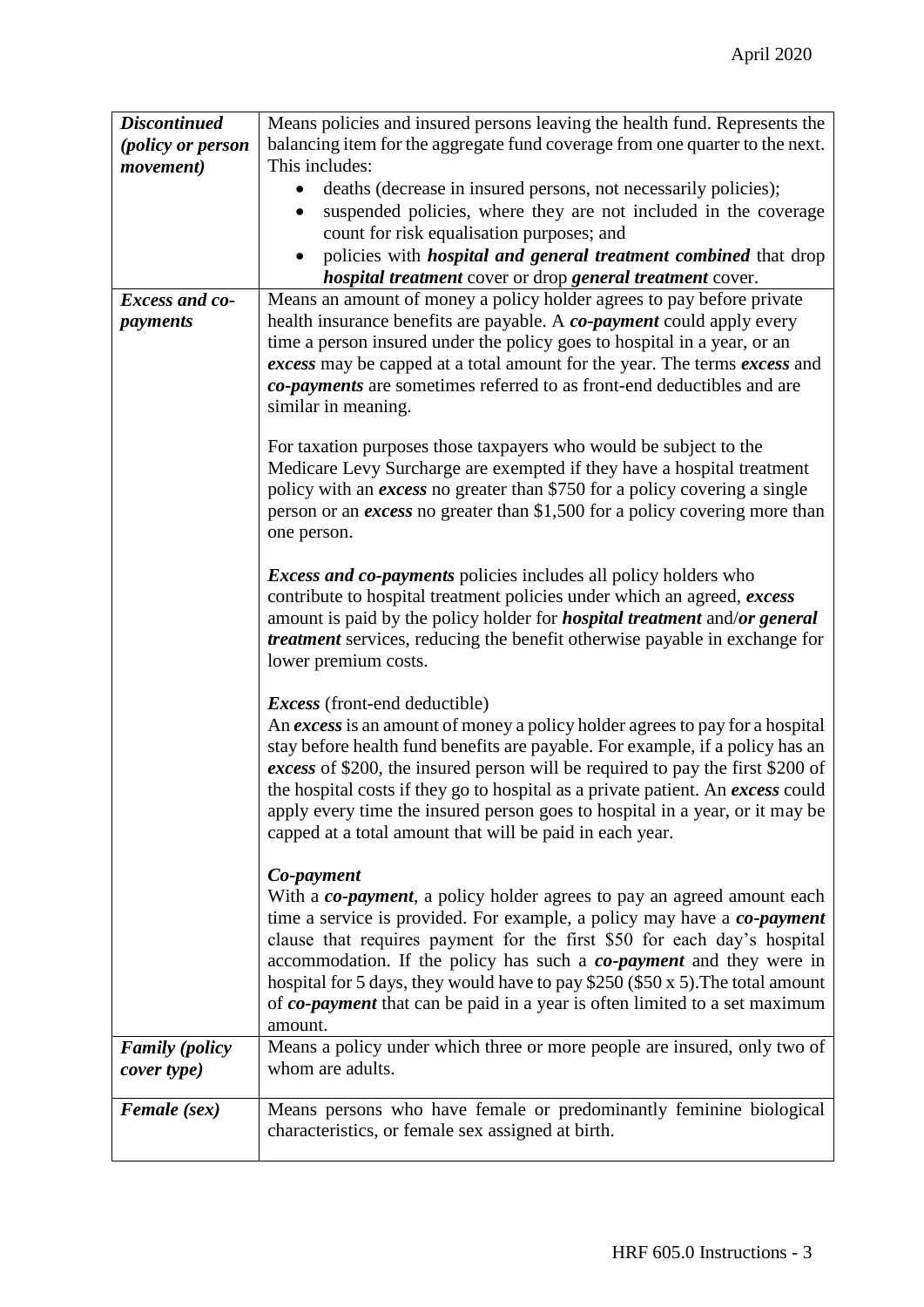| <b>General</b>                                                                                                | Has the meaning given by the <i>Private Health Insurance Act 2007</i> (PHI Act).                                                                                                                                                                                                                                                                                                                                                                                       |
|---------------------------------------------------------------------------------------------------------------|------------------------------------------------------------------------------------------------------------------------------------------------------------------------------------------------------------------------------------------------------------------------------------------------------------------------------------------------------------------------------------------------------------------------------------------------------------------------|
| treatment                                                                                                     |                                                                                                                                                                                                                                                                                                                                                                                                                                                                        |
| <b>General</b><br>treatment only<br>(policy treatment<br>type)                                                | Means a policy that does not cover hospital or hospital-substitute<br>treatments.                                                                                                                                                                                                                                                                                                                                                                                      |
| Gold (private<br>hospital<br><i>insurance</i><br><i>product tier</i> )                                        | Means a policy that:<br>a) covers <i>hospital treatment</i> ; and<br>b) covers the treatments in all of the clinical categories indicated for a<br>gold policy in Schedule 4 of the Private Health Insurance<br>(Complying Product) Rules 2015.                                                                                                                                                                                                                        |
| Hospital cover -<br>travel and<br>accommodation<br>(hospital and<br>hospital<br>substitute<br>treatment type) | Means accommodation expenses for a parent/partner to accompany a<br>patient who is an in-patient of a public or private hospital. It is also in<br>relation to travel costs where a patient receives treatment at a hospital more<br>than a specified distance from a patient's home and in circumstances where<br>the patient chooses not to be an in-patient.<br>These benefits should be recorded against the <b>age</b> of the patient, not the<br>parent/partner. |
| <b>Hospital</b> and<br>general<br>treatment<br>combined<br><i>(policy treatment</i> )<br><i>type</i> )        | Means a policy that covers <i>hospital</i> and <i>general treatments</i> .                                                                                                                                                                                                                                                                                                                                                                                             |
| Hospital<br>treatment                                                                                         | Has the meaning given by the PHI Act.                                                                                                                                                                                                                                                                                                                                                                                                                                  |
| Hospital<br>treatment only<br><i>(policy treatment</i> )<br><i>type</i> )                                     | Means a policy that covers only <i>hospital treatments</i> .                                                                                                                                                                                                                                                                                                                                                                                                           |
| Male (sex)                                                                                                    | Means persons who have male or predominantly masculine biological<br>characteristics, or male sex assigned at birth.                                                                                                                                                                                                                                                                                                                                                   |
| <b>Medical services</b><br>(hospital and<br>hospital<br>substitute<br><i>treatment type)</i>                  | Means benefits paid for both <i>medical services - other than psychiatric</i><br>services and <i>medical services - psychiatric services</i> provided as part of<br><i>hospital treatment</i> or hospital-substitute treatment if a Medicare benefit is<br>payable for the service.                                                                                                                                                                                    |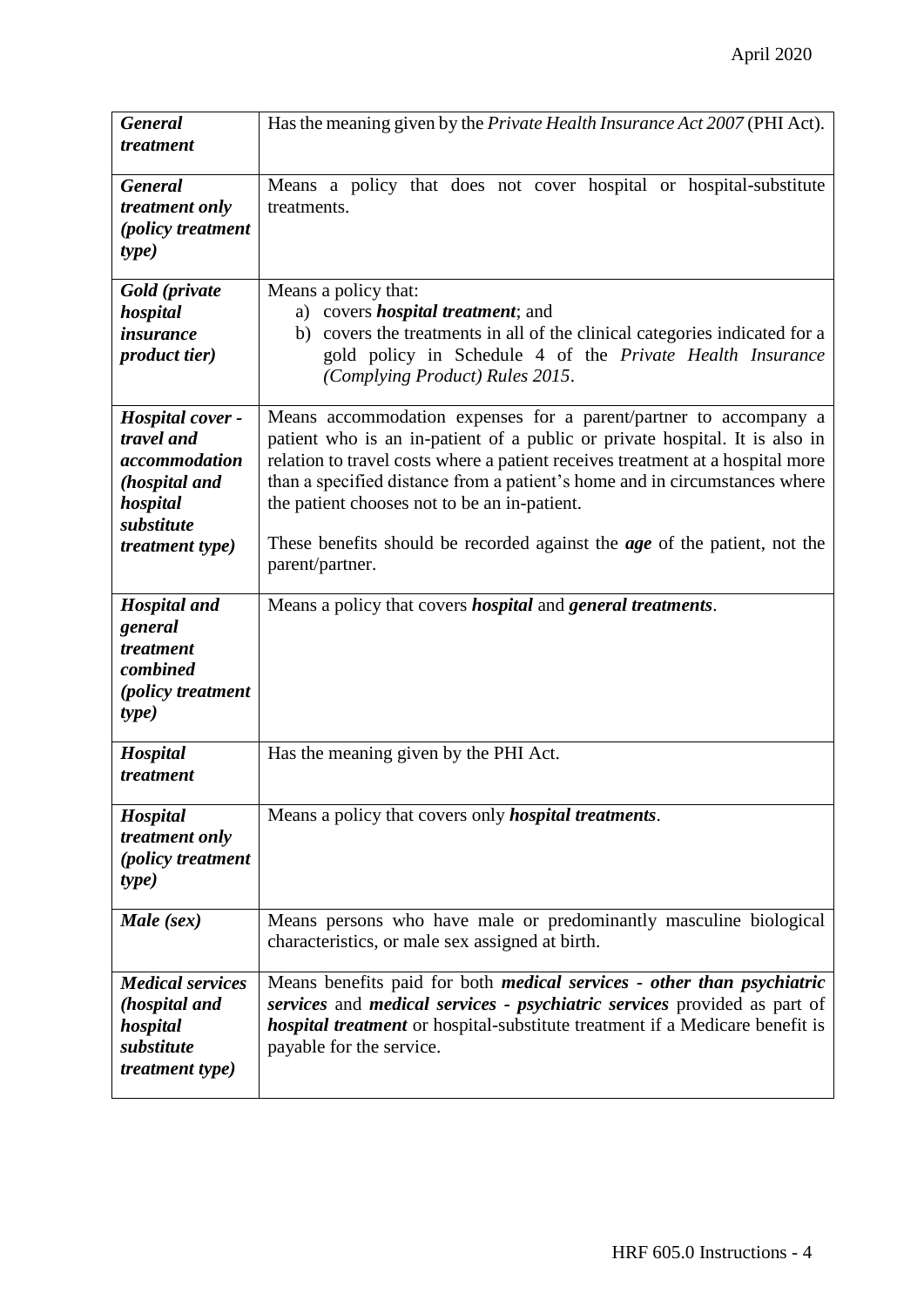| <b>Medical services</b>                   | Means benefits paid for <i>medical services</i> , excluding <i>medical services</i> -            |
|-------------------------------------------|--------------------------------------------------------------------------------------------------|
| - other than                              | psychiatric services, provided as part of hospital treatment or hospital-                        |
| psychiatric                               | substitute treatment if a Medicare benefit is payable for the service.                           |
| services                                  |                                                                                                  |
| (hospital and                             |                                                                                                  |
| hospital<br>substitute                    |                                                                                                  |
| <i>treatment type)</i>                    |                                                                                                  |
|                                           |                                                                                                  |
| <b>Medical services</b>                   | Means <i>medical services</i> for the treatment and care of patients with                        |
| - psychiatric                             | psychiatric, mental, addiction or behavioural disorders, provided as part of                     |
| services                                  | hospital or hospital-substitute treatment if a Medicare benefit is payable for                   |
| (hospital and                             | the service.                                                                                     |
| hospital                                  |                                                                                                  |
| substitute                                |                                                                                                  |
| <i>treatment type)</i>                    |                                                                                                  |
| New (policy or                            | Means the policy or insured person has joined but has not transferred from                       |
| person                                    | another fund.                                                                                    |
| <i>movement</i> )                         |                                                                                                  |
|                                           |                                                                                                  |
| Not applicable                            | Means a public hospital or a hospital substitute facility.                                       |
| (private hospital                         |                                                                                                  |
| type)                                     |                                                                                                  |
|                                           | Means a private hospital that is licensed or otherwise permitted to provide                      |
| Not day (private<br><i>hospital type)</i> | treatment that includes part of an overnight stay at a hospital.                                 |
|                                           |                                                                                                  |
| Not stated or                             | Means the sex of a person is not stated or is inadequately described.                            |
| inadequately                              |                                                                                                  |
| described (sex)                           |                                                                                                  |
|                                           |                                                                                                  |
| Number of<br>persons                      | Means the number of insured persons movements.                                                   |
| movements                                 | Includes changes in the <i>policy cover type</i> .                                               |
|                                           |                                                                                                  |
| <b>Other</b> (hospital                    | Means a treatment other than <i>medical services</i> , <i>prosthetics</i> , or <i>travel and</i> |
| and hospital                              | accommodation.                                                                                   |
| substitute                                |                                                                                                  |
| <i>treatment type)</i>                    |                                                                                                  |
|                                           |                                                                                                  |
| Other (sex)                               | Means persons who have mixed or non-binary biological characteristics (if                        |
|                                           | known), or a non-binary sex assigned at birth.                                                   |
| <b>Overnight</b>                          | Means the treatment involves more than one day.                                                  |
| (length of                                |                                                                                                  |
| <i>treatment</i> )                        |                                                                                                  |
|                                           |                                                                                                  |
| <b>Policy</b>                             | Means a health insurance policy.                                                                 |
|                                           |                                                                                                  |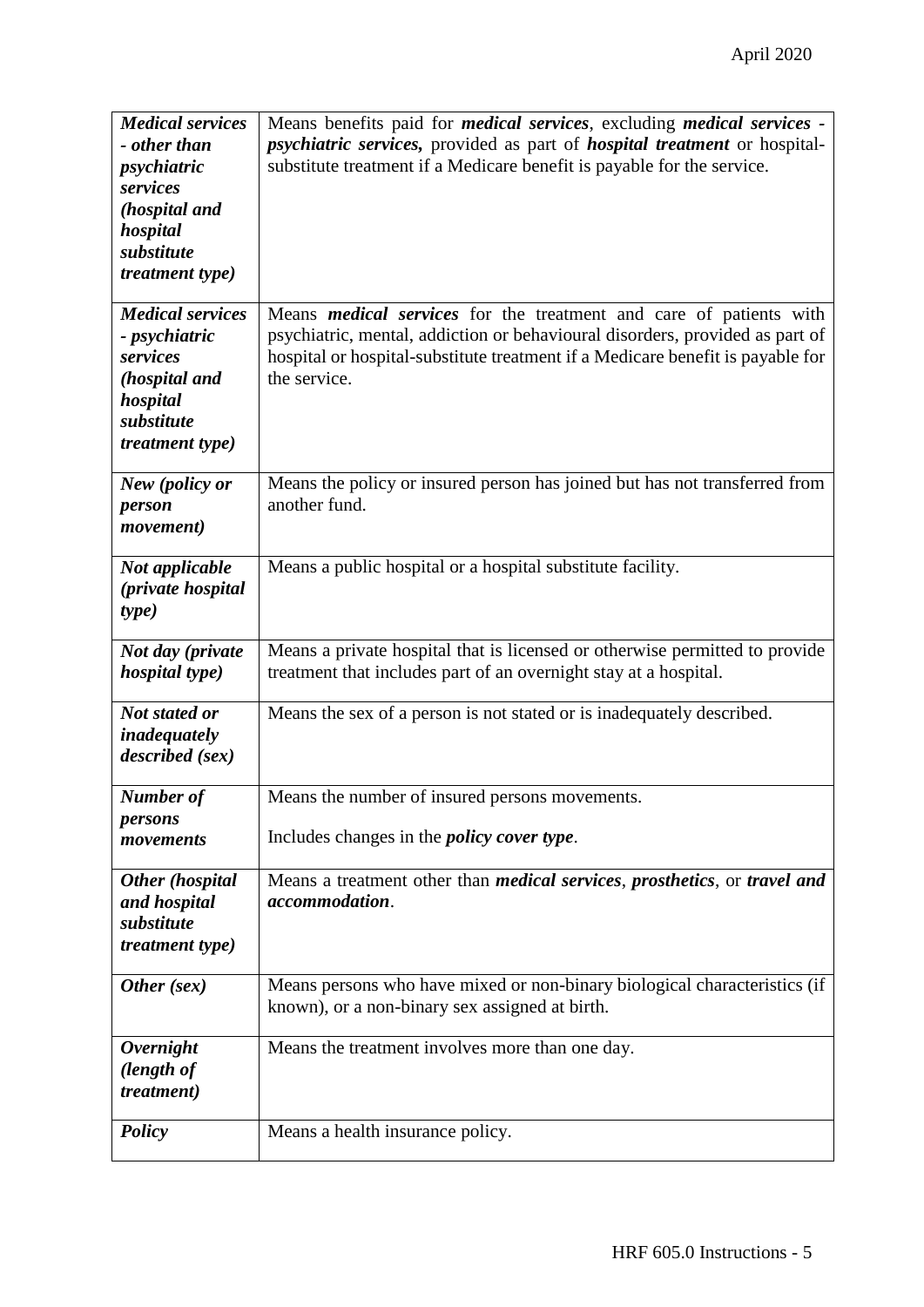| <b>Policy treatment</b>   | Means the type of treatment covered by a policy. The <i>policy treatment types</i>     |
|---------------------------|----------------------------------------------------------------------------------------|
| type                      | are:                                                                                   |
|                           | general treatment only;<br>$\bullet$                                                   |
|                           | <i>hospital and general treatment combined; and</i>                                    |
|                           | hospital treatment only.                                                               |
|                           |                                                                                        |
| <b>Policy cover type</b>  | Means the type and number of people covered by a policy.                               |
|                           |                                                                                        |
|                           | The <i>policy cover types</i> are:                                                     |
|                           | single;                                                                                |
|                           | family;                                                                                |
|                           | single parent;                                                                         |
|                           | <i>couple</i> ;                                                                        |
|                           | two plus persons, no adults; and                                                       |
|                           | three plus adults.                                                                     |
|                           |                                                                                        |
| Private hospital          | Means the private hospital insurance product tiers as listed in Schedule 4 of          |
| <i>insurance</i>          | the Private Health Insurance (Complying Product) Rules 2015.                           |
| <i>product tiers</i>      |                                                                                        |
|                           | The <i>private hospital insurance product tiers</i> are:                               |
|                           | <b>Basic</b> ;<br>$\bullet$                                                            |
|                           | <b>Bronze</b> ;                                                                        |
|                           | Silver; and                                                                            |
|                           | Gold.                                                                                  |
| <b>Prosthetics</b>        |                                                                                        |
|                           | Means a treatment related to prostheses of the kinds listed in the relevant            |
| (hospital and<br>hospital | legislation.                                                                           |
| substitute                |                                                                                        |
| <i>treatment type)</i>    |                                                                                        |
|                           |                                                                                        |
| Silver (private           | Means a policy that:                                                                   |
| hospital                  | a) covers <i>hospital treatment</i> ;                                                  |
| <i>insurance</i>          | b) covers at least the treatments in all of the clinical categories                    |
| <i>product tier</i> )     | indicated for a silver policy in Schedule 4 of the Private Health                      |
|                           | <i>Insurance (Complying Product) Rules 2015; and</i>                                   |
|                           | c) is not a <b>Gold</b> policy.                                                        |
|                           |                                                                                        |
| <b>Sex</b>                | Means the distinction between <i>male</i> , <i>female</i> , and others who do not have |
|                           | biological characteristics typically associated with either the male or female         |
|                           | sex.                                                                                   |
| Single (policy            | Means a policy under which only one person is insured.                                 |
| cover type)               |                                                                                        |
|                           |                                                                                        |
| <b>Single parent</b>      | Means a policy under which two or more people are insured, only one of                 |
| <i>(policy cover</i>      | whom is an adult.                                                                      |
| type)                     |                                                                                        |
|                           |                                                                                        |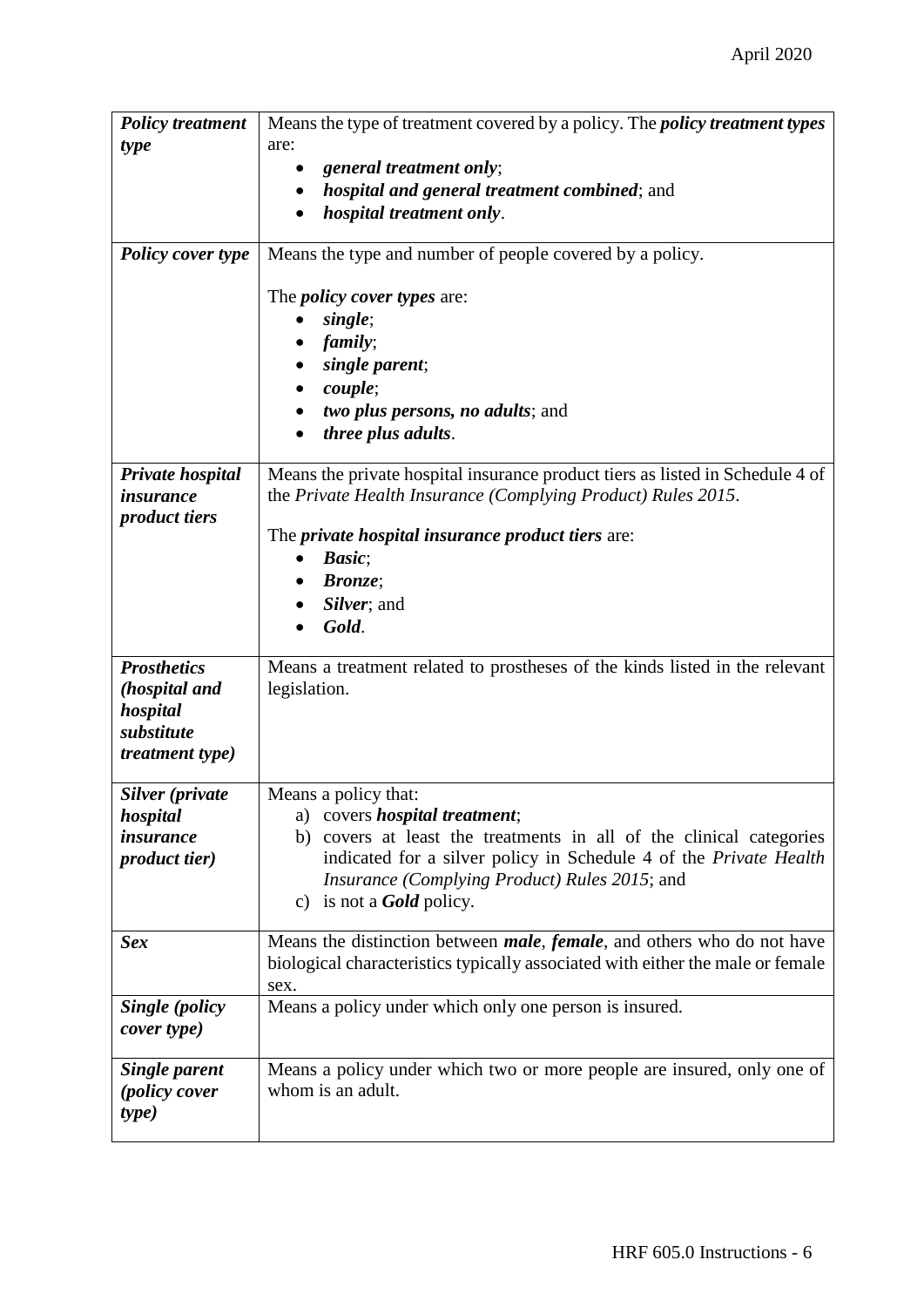| <b>Three plus</b><br>adults (policy<br>cover type)                                   | Means a policy under which three or more people are insured, at least three<br>of whom are adults.                                                                                                                                                                                                                                                    |
|--------------------------------------------------------------------------------------|-------------------------------------------------------------------------------------------------------------------------------------------------------------------------------------------------------------------------------------------------------------------------------------------------------------------------------------------------------|
| <b>Transfer from</b><br>another fund<br>(policy or person<br>movement)               | Means the policy or insured person has transferred from another fund but is<br>not joining as a new fund member to private health insurance.                                                                                                                                                                                                          |
| <b>Transfer from</b><br>another policy                                               | Means the policy or insured person has transferred from another <i>policy</i><br><i>treatment type</i> with the same insurer.                                                                                                                                                                                                                         |
| (policy or person<br>movement)                                                       | <b>Transfer from another policy refers to transfers between the treatment</b><br>types of hospital treatment only, hospital treatment and general treatment<br>combined and general treatment only. Note that a change in the policy<br><i>cover type</i> (e.g. <i>single</i> to <i>couple</i> ) does not constitute a change in treatment<br>policy. |
| <b>Transfer from</b><br>another state<br>(policy or person<br><i>movement</i> )      | Means the policy or insured person has transferred from another state within<br>the same fund.                                                                                                                                                                                                                                                        |
| <b>Transfer to</b><br>another policy<br>(policy or person                            | Means the policy or insured person has transferred to another <i>policy</i><br><i>treatment type</i> with the same insurer.                                                                                                                                                                                                                           |
| movement)                                                                            | <b>Transfer to another policy refers to transfers between the treatment types</b><br>of hospital treatment only, hospital treatment and general treatment<br>combined and general treatment only. Note that a change in the policy<br><i>cover type</i> (e.g. <i>single</i> to <i>couple</i> ) does not constitute a change in treatment<br>policy.   |
| <b>Transfer to</b><br>another state<br><i>(policy or person</i><br><i>movement</i> ) | Means the policy or insured person has transferred to another state within<br>the same fund.                                                                                                                                                                                                                                                          |
| Two plus<br>persons, no<br><i>adults</i> ( <i>policy</i><br>cover type)              | Means a policy under which two or more people are insured, none of whom<br>is an adult.                                                                                                                                                                                                                                                               |
| <b>Waiting period</b>                                                                | The <i>waiting period</i> for a benefit under an insurance policy is the period:<br>starting at the time the person becomes insured under the policy; and<br>1.<br>ending at the time specified in policy;<br>2.<br>during which the person is not entitled to the benefit.                                                                           |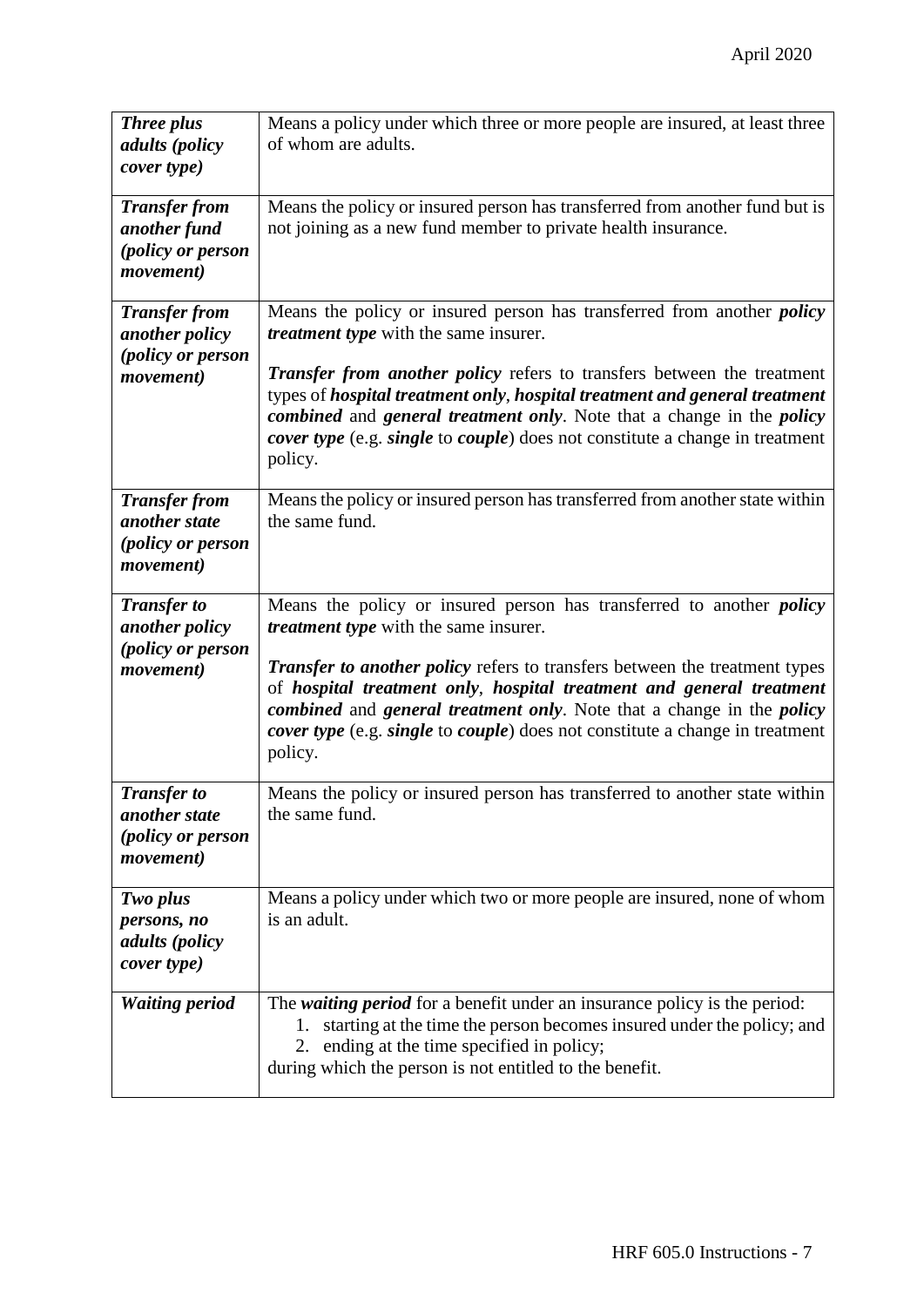# **Psychiatric care definitions**

| <b>Benefits</b> paid           | The <b>benefits paid</b> under a psychiatric care waiting period exemption<br>means the total eligible benefits paid by the PHI for an episode that<br>occurred during the two months waived period for the quarter.                                                                                                                                                                                                                                                                                                                                                                                                                                                                     |
|--------------------------------|------------------------------------------------------------------------------------------------------------------------------------------------------------------------------------------------------------------------------------------------------------------------------------------------------------------------------------------------------------------------------------------------------------------------------------------------------------------------------------------------------------------------------------------------------------------------------------------------------------------------------------------------------------------------------------------|
| <b>First admission</b>         | To be considered a first admission with psychiatric care waiting period<br>exemption, a <i>first admission</i> must have occurred within the first two<br>months of the upgrade and the person must have decided to use the once-<br>off exemption for the admission.                                                                                                                                                                                                                                                                                                                                                                                                                    |
| <b>Subsequent</b><br>admission | Means subsequent admissions to a hospital for the same condition as the<br>initial admission. To be considered a <i>subsequent admission</i> with <i>waiting</i><br><i>period</i> exemption, a <i>subsequent admission</i> must have occurred within the<br>waived period.                                                                                                                                                                                                                                                                                                                                                                                                               |
| <b>Used</b>                    | A psychiatric care waiting period exemption has been used if:<br>a person transfers to a policy which provides higher benefits for<br>psychiatric treatment than the benefit for psychiatric treatment<br>under the old policy;<br>the person makes a claim under the new policy for psychiatric<br>$\bullet$<br>treatment within the first two months following the product<br>upgrade; and<br>the person decides to utilise the once-off exemption and receive<br>higher benefits for that admission.<br>A psychiatric care <i>waiting period</i> exemption has not been <i>used</i> if all of the<br>above do not apply, or if the <i>waiting period</i> exemption is not applicable. |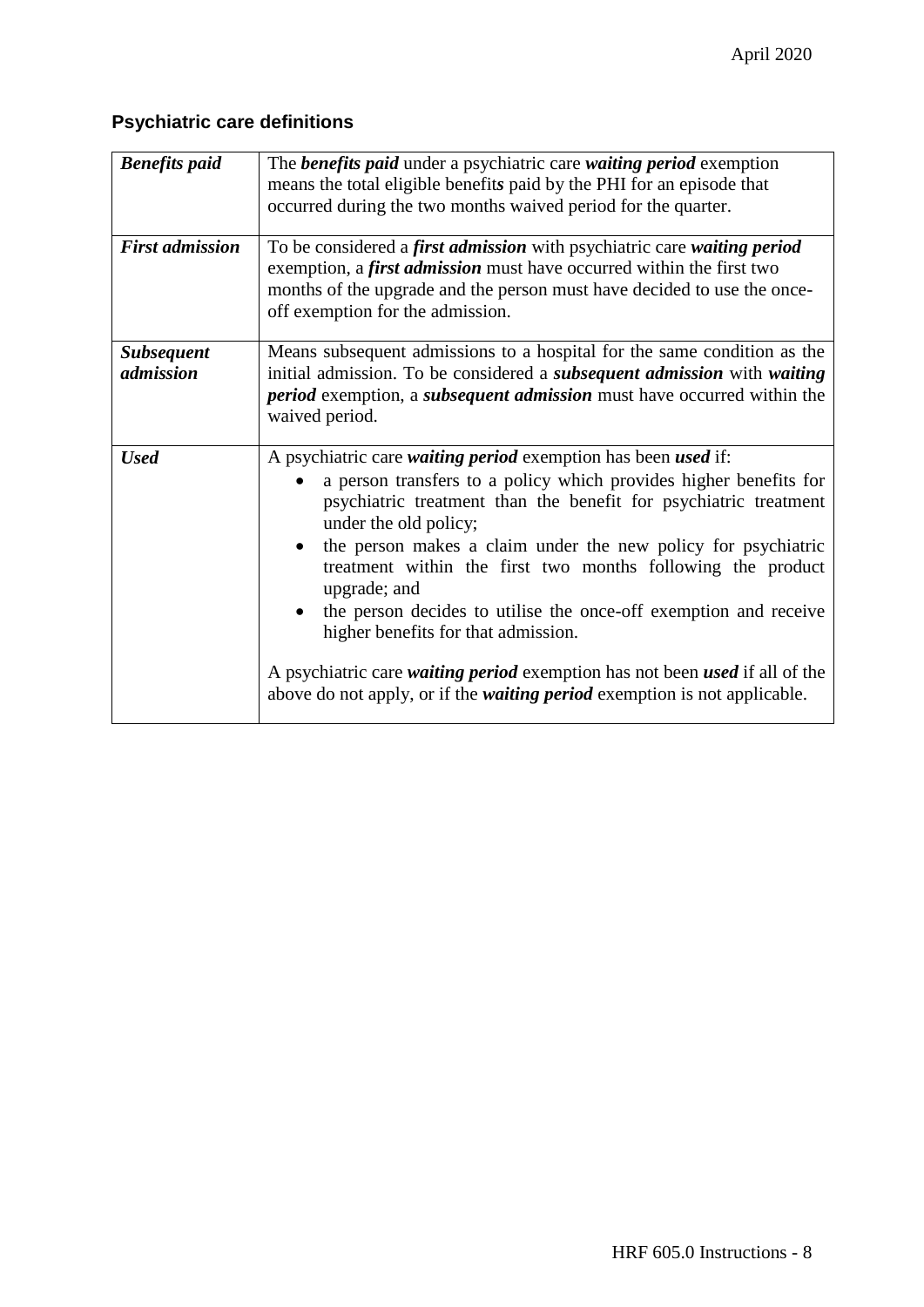## **Specific instructions**

| Column 1            | Report the <i>number of persons movements</i> during the <i>reporting period</i> .                            |
|---------------------|---------------------------------------------------------------------------------------------------------------|
| Column 2            | Report according to the sex of the insured persons (see item 1 for further<br>details).                       |
| Column 3            | Report the <i>age</i> of the insured persons.                                                                 |
| Column 4            | Report the policy or person movement reason (see item 1 for further<br>details).                              |
| Column 5            | Report the private hospital insurance product tier (see item 1 for further<br>details).                       |
| Column 6            | Report the <i>policy treatment type</i> (see item 1 for further details).                                     |
| Column <sub>7</sub> | Report the relevant geographical area (see item 1 for further details).                                       |
| <b>Column 8</b>     | Report whether a psychiatric care waiting period exemption has been used<br>(see item 1 for further details). |

### **Table 1: Movements of insured persons**

| Item 1 | Report the number of persons movements during the reporting period for<br>each unique combination of: |
|--------|-------------------------------------------------------------------------------------------------------|
|        | sex;                                                                                                  |
|        | age;                                                                                                  |
|        | policy or person movement reason;                                                                     |
|        | private hospital insurance product tier;                                                              |
|        | <i>policy treatment type</i> ;                                                                        |
|        | geographical area; and                                                                                |
|        | psychiatric care waiting period exemption.                                                            |
|        | The <i>sex</i> options are:                                                                           |
|        | female;                                                                                               |
|        | male;                                                                                                 |
|        | $\bullet$ <i>other</i> ; and                                                                          |
|        | not stated or inadequately described.                                                                 |
|        | The policy or person movement reasons are:                                                            |
|        | discontinued;                                                                                         |
|        | new;                                                                                                  |
|        | transfer from another fund;                                                                           |
|        | <i>transfer from another policy;</i><br>$\bullet$                                                     |
|        | transfer from another state;<br>$\bullet$                                                             |
|        | <i>transfer to another policy</i> ; and<br>$\bullet$                                                  |
|        | transfer to another state.                                                                            |
|        |                                                                                                       |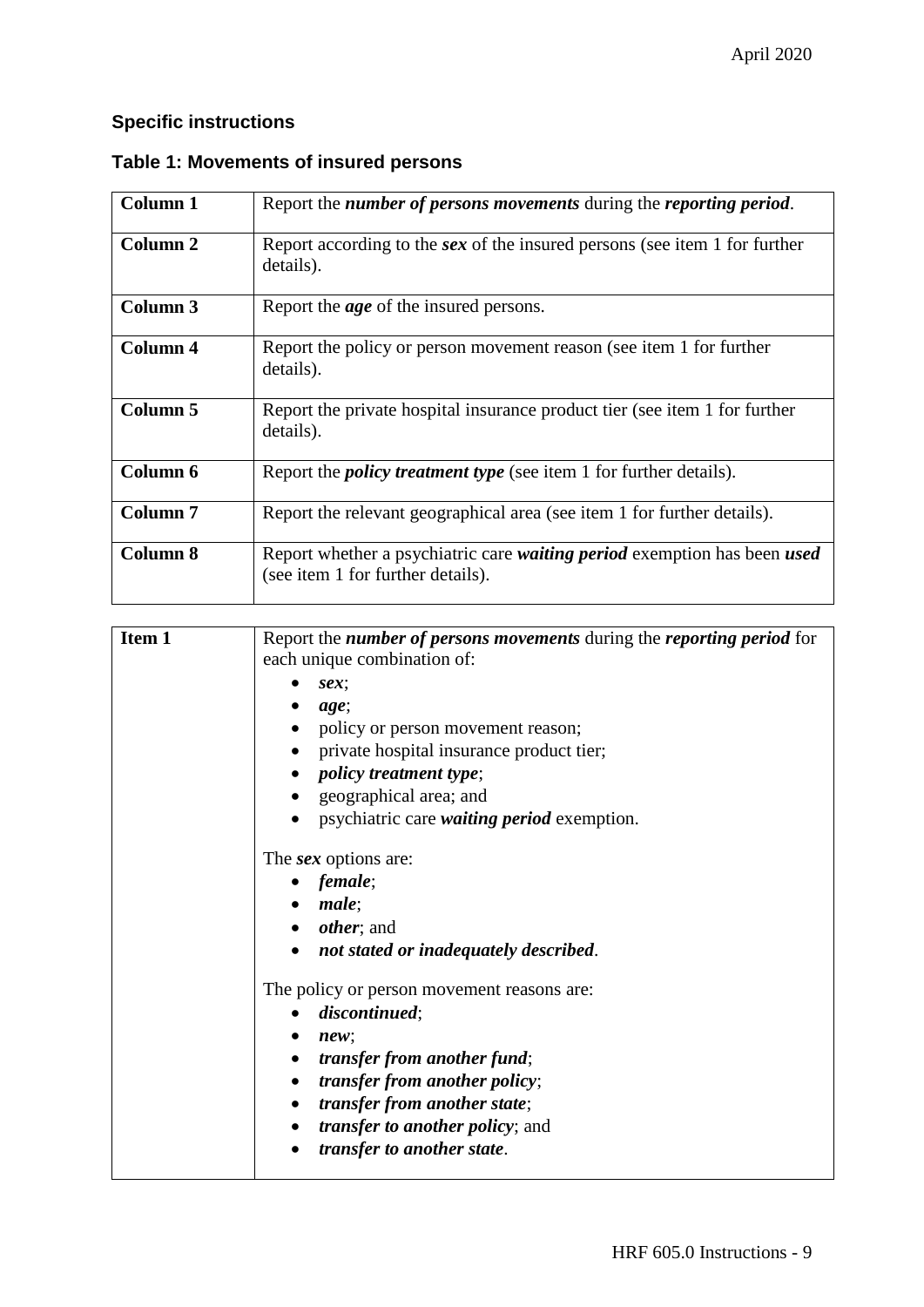| The <i>private hospital insurance product tiers</i> are:          |
|-------------------------------------------------------------------|
| Basic;                                                            |
| <b>Bronze</b> ;                                                   |
| $\bullet$ Silver;                                                 |
| $\bullet$ <i>Gold</i> ; and                                       |
| not applicable.<br>$\bullet$                                      |
| The <i>policy treatment types</i> are:                            |
| general treatment only;                                           |
| <i>hospital and general treatment combined; and</i>               |
| <i>hospital treatment only.</i>                                   |
| The geographical areas are:                                       |
| New South Wales (NSW);                                            |
| • Victoria (VIC);                                                 |
| • Queensland (QLD);                                               |
| • South Australia (SA);                                           |
| • Western Australia (WA);                                         |
| • Tasmania (TAS);                                                 |
| • Australian Capital Territory (ACT); and                         |
| Northern Territory (NT).                                          |
| The psychiatric care <i>waiting period</i> exemption options are: |
| used;<br>$\bullet$                                                |
| $\bullet$ not <i>used</i> ; and                                   |
| not applicable.                                                   |
|                                                                   |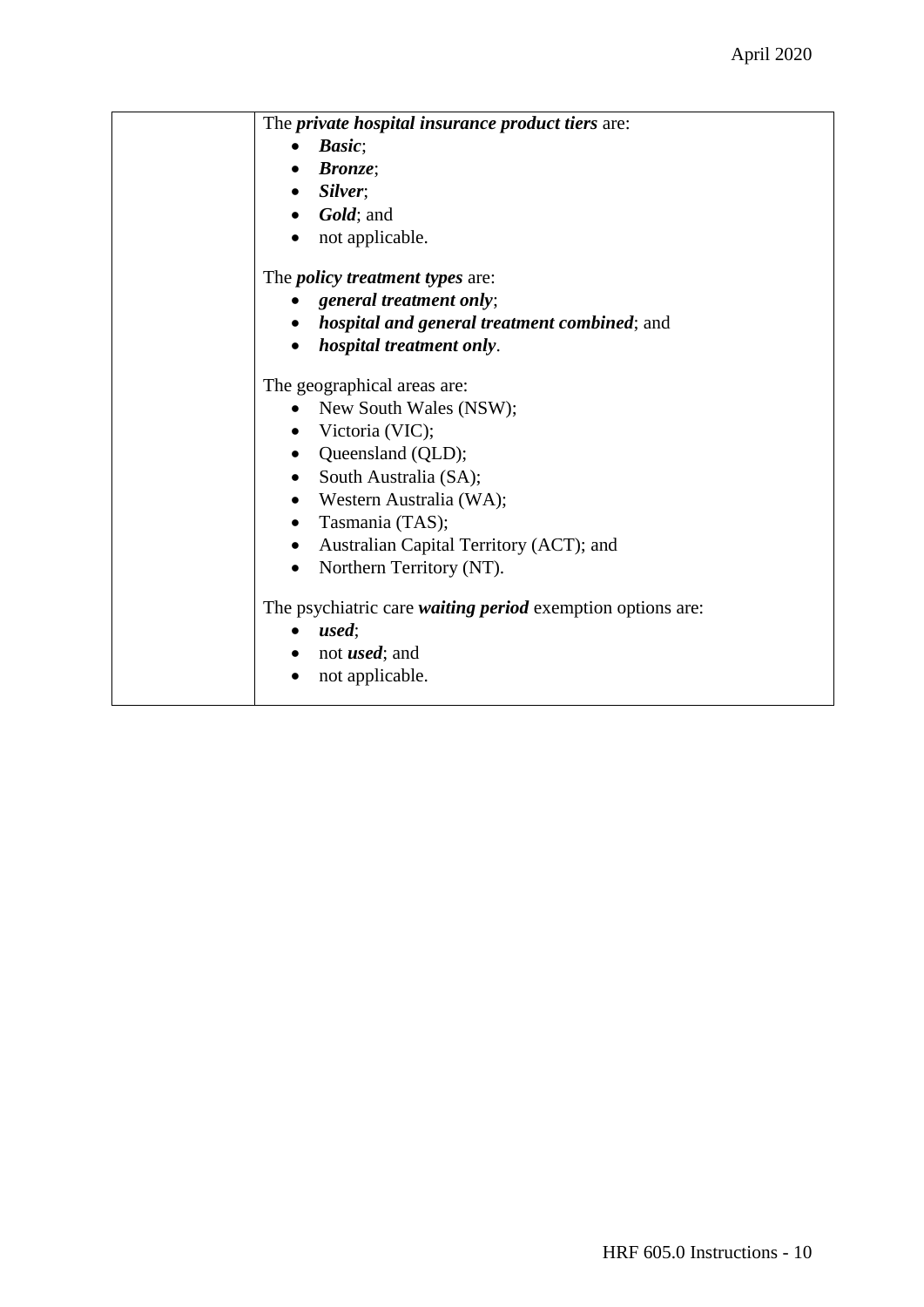## **Table 2: Insured persons**

| Column 1            | Report the number of insured persons as at the last day of the <i>reporting</i><br>period.                                 |
|---------------------|----------------------------------------------------------------------------------------------------------------------------|
| Column <sub>2</sub> | Report according to the sex of the insured persons (see item 2 for further<br>details).                                    |
| Column 3            | Report the <i>age</i> of the insured persons.                                                                              |
| <b>Column 4</b>     | Report the private hospital insurance product tier (see item 2 for further<br>details).                                    |
| Column 5            | Report the <i>policy cover type</i> (see item 2 for further details).                                                      |
| Column 6            | Report the <i>policy treatment type</i> (see item 2 for further details).                                                  |
| <b>Column 7</b>     | Report the value of the <i>excess and co-payment</i> amounts.                                                              |
| <b>Column 8</b>     | Report the age-based discount amount as a percentage (see item 2 for<br>further details).                                  |
| Column 9            | Report the relevant geographical area (see item 2 for further details).                                                    |
| <b>Column 10</b>    | Report whether a psychiatric care <i>waiting period</i> exemption has been <i>used</i><br>(see item 2 for futher details). |

| Item <sub>2</sub> | Report the number of insured persons as at the last day of the <i>reporting</i> |
|-------------------|---------------------------------------------------------------------------------|
|                   | <i>period</i> for each unique combination of:                                   |
|                   | $sex$ ;                                                                         |
|                   | age;                                                                            |
|                   | private hospital insurance product tier;                                        |
|                   | <i>policy cover type</i> ;                                                      |
|                   | • <i>policy treatment type</i> ;                                                |
|                   | <i>excess and co-payment amounts;</i>                                           |
|                   | age-based discount amount;                                                      |
|                   | geography; and                                                                  |
|                   | psychiatric care <i>waiting period</i> exemption.                               |
|                   | The <i>sex</i> options are:                                                     |
|                   | $\bullet$ female;                                                               |
|                   | $\bullet$ male;                                                                 |
|                   | $\bullet$ <i>other</i> ; and                                                    |
|                   | not stated or inadequately described.                                           |
|                   | The <i>private hospital insurance product tiers</i> are:                        |
|                   | <b>Basic</b> ;                                                                  |
|                   | <b>Bronze</b> ;                                                                 |
|                   | Silver;                                                                         |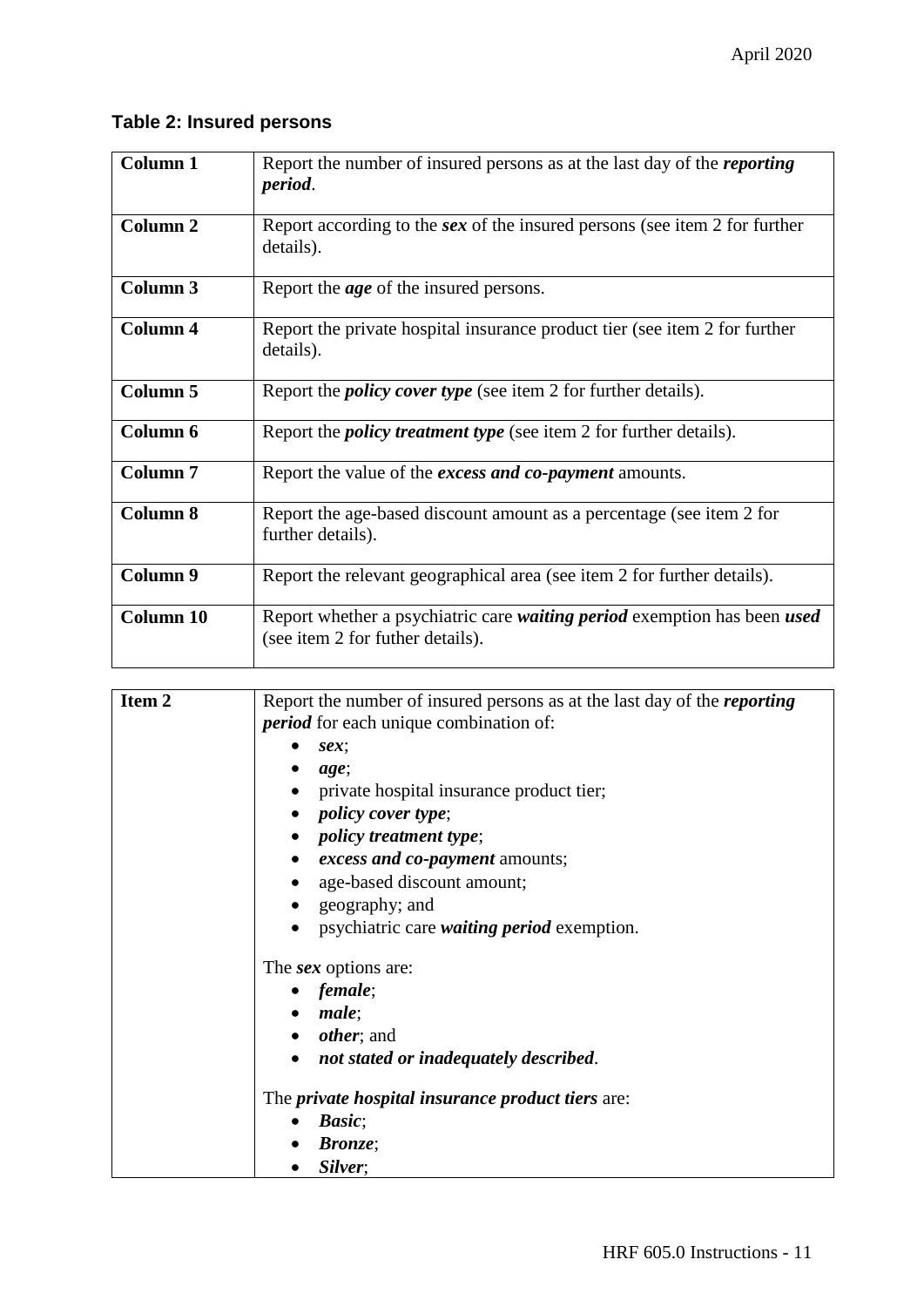| Gold; and<br>$\bullet$                                     |
|------------------------------------------------------------|
| not applicable.                                            |
|                                                            |
| The <i>policy cover types</i> are:                         |
| single;<br>$\bullet$                                       |
| <i>family</i> ;<br>$\bullet$                               |
| single parent;                                             |
| $\bullet$ couple;                                          |
| <i>two plus persons, no adults; and</i><br>٠               |
| <i>three plus adults.</i><br>$\bullet$                     |
| The <i>policy treatment types</i> are:                     |
| general treatment only;                                    |
| <i>hospital and general treatment combined; and</i>        |
| hospital treatment only.                                   |
|                                                            |
| The age-based discount amount options are:                 |
| N/A;                                                       |
| $2\%$ ;                                                    |
| • $4\%$ ;                                                  |
| $6\%$ ;<br>$\bullet$                                       |
| 8%; and                                                    |
| 10%.                                                       |
| The geographical areas are:                                |
| New South Wales (NSW);<br>$\bullet$                        |
| • Victoria (VIC);                                          |
| • Queensland (QLD);                                        |
| South Australia (SA);<br>$\bullet$                         |
| • Western Australia (WA);                                  |
| Tasmania (TAS);                                            |
| Australian Capital Territory (ACT); and                    |
| Northern Territory (NT).                                   |
| The psychiatric care waiting period exemption options are: |
| used;                                                      |
| not <i>used</i> ; and                                      |
| not applicable.                                            |
|                                                            |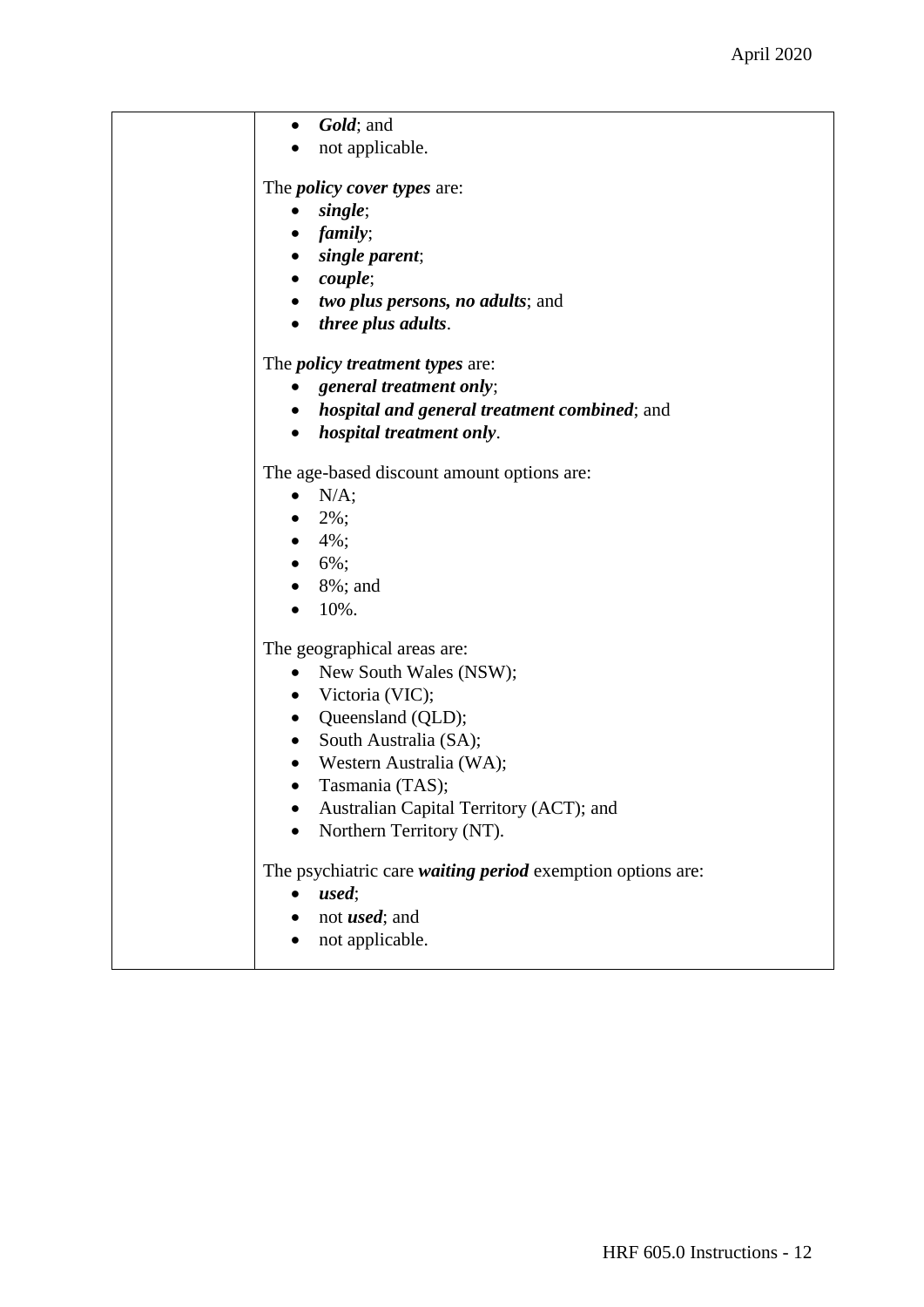## **Table 3: Policies**

| Column 1 | Report the number of policies as at the last day of the <i>reporting period</i> .       |
|----------|-----------------------------------------------------------------------------------------|
| Column 2 | Report the private hospital insurance product tier (see item 3 for further<br>details). |
| Column 3 | Report the <i>policy cover type</i> (see item 3 for further details).                   |
| Column 4 | Report the <i>policy treatment type</i> (see item 3 for further details).               |
| Column 5 | Report the value of the <i>excess and co-payment</i> amounts.                           |
| Column 6 | Report the relevant geographical area (see item 3 for further details).                 |

| Item 3 | Report the number of policies as at the last day of the <i>reporting period</i> for |
|--------|-------------------------------------------------------------------------------------|
|        | each unique combination of:                                                         |
|        | private hospital insurance product tier;                                            |
|        | • policy cover type;                                                                |
|        | • policy treatment type;                                                            |
|        | • excess and co-payment amounts; and                                                |
|        | geography.<br>$\bullet$                                                             |
|        | The <i>private hospital insurance product tiers</i> are:                            |
|        | $\bullet$ Basic;                                                                    |
|        | <b>Bronze</b> ;                                                                     |
|        | $\bullet$ Silver;                                                                   |
|        | $\bullet$ <i>Gold</i> ; and                                                         |
|        | • not applicable.                                                                   |
|        | The <i>policy cover types</i> are:                                                  |
|        | single;<br>$\bullet$                                                                |
|        | $\bullet$ family;                                                                   |
|        | • single parent;                                                                    |
|        | $\bullet$ couple;                                                                   |
|        | • two plus persons, no adults; and                                                  |
|        | <i>three plus adults.</i>                                                           |
|        | The <i>policy treatment types</i> are:                                              |
|        | general treatment only;                                                             |
|        | • hospital and general treatment combined; and                                      |
|        | hospital treatment only.<br>$\bullet$                                               |
|        | The geographical areas are:                                                         |
|        | New South Wales (NSW);<br>$\bullet$                                                 |
|        | • Victoria (VIC);                                                                   |
|        | • Queensland (QLD);                                                                 |
|        | • South Australia (SA);                                                             |
|        | • Western Australia (WA);                                                           |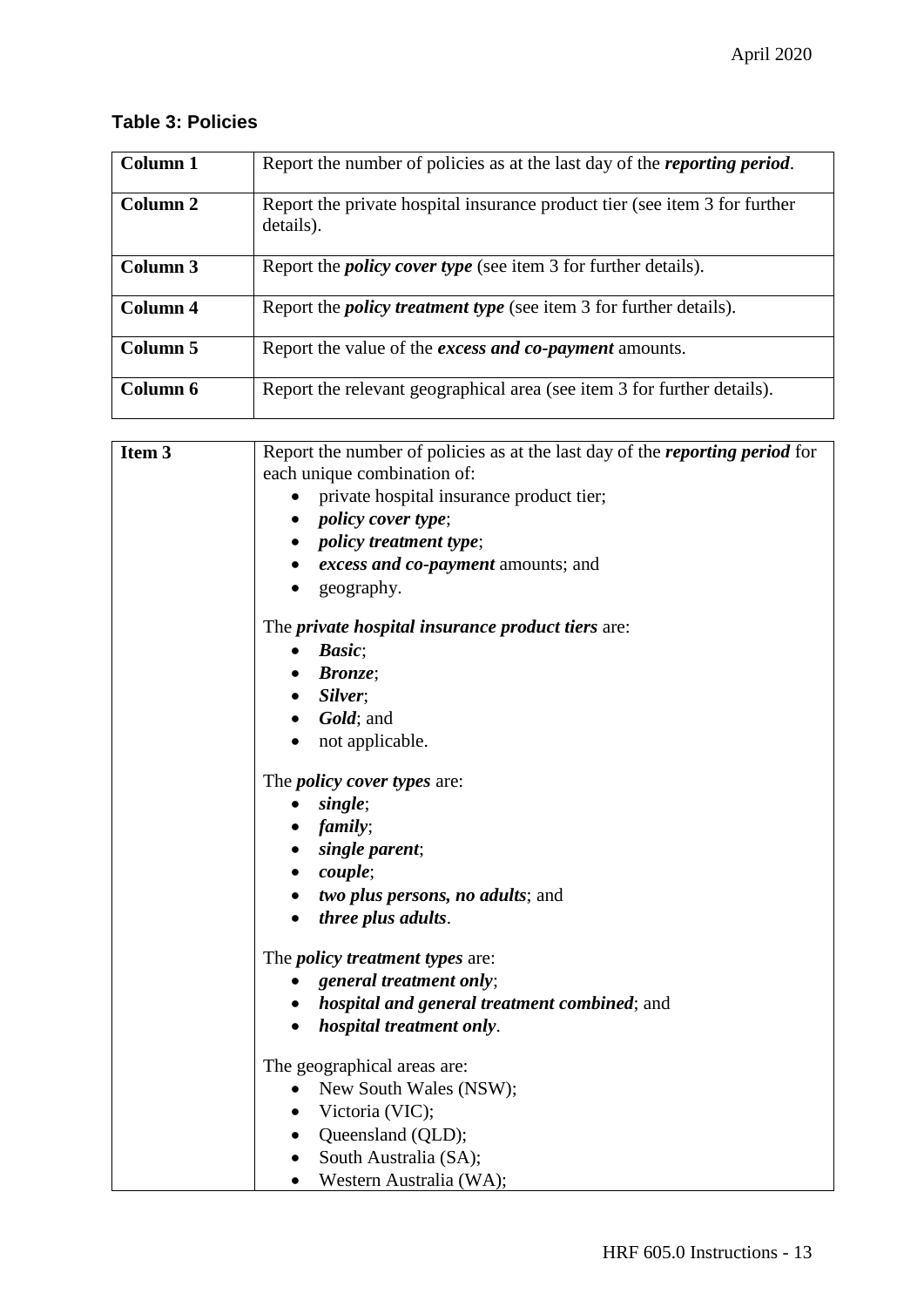|  | • Tasmania $(TAS)$ ;<br>• Australian Capital Territory (ACT); and<br>• Northern Territory $(NT)$ . |
|--|----------------------------------------------------------------------------------------------------|
|  |                                                                                                    |

## **Table 4: Services, benefits fees charged, treatment days and episodes**

| Column 1            | Report the number of services during the <i>reporting period</i> .                                            |
|---------------------|---------------------------------------------------------------------------------------------------------------|
| Column <sub>2</sub> | Report the value of benefits paid during the <i>reporting period</i> .                                        |
| Column 3            | Report the value of fees charged during the <i>reporting period</i> .                                         |
| <b>Column 4</b>     | Report the number of treatment days during the <i>reporting period</i> .                                      |
| Column 5            | Report the number of episodes during the <i>reporting period</i> .                                            |
| Column 6            | Report the <i>age</i> of the insured persons.                                                                 |
| Column <sub>7</sub> | Report the hospital and hospital substitute treatment type (see item 4 for<br>further details).               |
| <b>Column 8</b>     | Report the relevant geographical area (see item 4 for further details).                                       |
| Column 9            | Report the admission category (see item 4 for further details).                                               |
| <b>Column 10</b>    | Report the hospital type (see item 4 for further details).                                                    |
| <b>Column 11</b>    | Report the private hospital type (see item 4 for further details).                                            |
| Column 12           | Report the length of treatment (see item 4 for further details).                                              |
| Column 13           | Report whether a psychiatric care waiting period exemption has been used<br>(see item 4 for further details). |

| Item 4 | Report the number of services, benefits paid, fees charged, number of<br>treatment days and number of episodes during the <i>reporting period</i> for |
|--------|-------------------------------------------------------------------------------------------------------------------------------------------------------|
|        | each unique combination of:                                                                                                                           |
|        | age;                                                                                                                                                  |
|        | hospital and hospital substitute treatment type;                                                                                                      |
|        | geography;                                                                                                                                            |
|        | admission type;                                                                                                                                       |
|        | hospital type;                                                                                                                                        |
|        | private hospital type;                                                                                                                                |
|        | length of treatment; and                                                                                                                              |
|        | psychiatric care <i>waiting period</i> exemption.                                                                                                     |
|        | The hospital and hospital substitute treatment types are:                                                                                             |
|        | medical services - other than psychiatric services;                                                                                                   |
|        | medical services - psychiatric services;                                                                                                              |